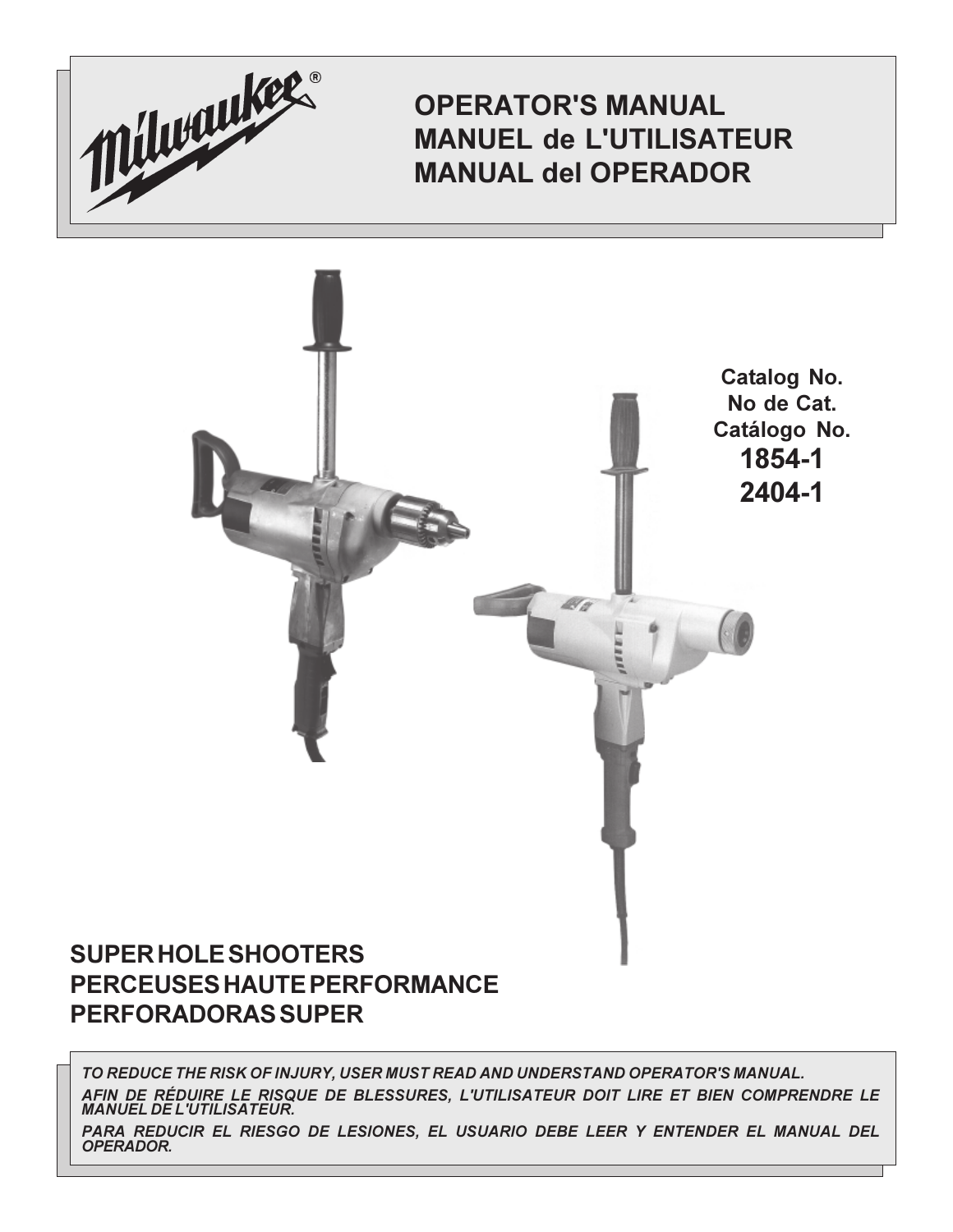# **GENERAL SAFETY RULES - FOR ALL POWER TOOLS**



## **READ ALL INSTRUCTIONS**

Failure to follow all instructions listed below may result in electric shock, fire and/or serious injury. The term "power tool" in all of the warnings listed below refers to your mains-operated (corded) power tool or battery-opearted (cordless) power tool. **SAVE THESE INSTRUCTIONS** 

# **WORK AREA SAFETY**

- Keep work area clean and well lit. Cluttered or dark areas invite  $1<sup>1</sup>$ accidents
- Do not operate power tools in explosive atmospheres, such  $\mathcal{P}$ as in the presence of flammable liquids, gases, or dust. Power tools create sparks which may ignite the dust or fumes.
- 3. Keep children and bystanders away while operating a power tool. Distractions can cause you to lose control.

#### **ELECTRICAL SAFETY**

- Power tool plugs must match the outlet. Never modify the plug in any way. Do not use any adapter plugs with earthed (grounded) power tools. Unmodified plugs and matching outlets will reduce risk of electric shock.
- 5. Avoid body contact with earthed or grounded surfaces such as pipes, radiators, ranges and refrigerators. There is an increased risk of electric shock if your body is earthed or grounded.
- 6. Do not expose power tools to rain or wet conditions. Water entering a power tool will increase the risk of electric shock.
- 7. Do not abuse the cord. Never use the cord for carrying, pulling, or unplugging the power tool. Keep cord away from heat, oil, sharp edges, or moving parts. Damaged or entangled cords increase the risk of electric shock.
- When operating a power tool outdoors, use an extension cord suitable for outdoor use. Use of a cord suitable for outdoor use reduces the risk of electric shock

#### **PERSONAL SAFETY**

- 9 Stay alert, watch what you are doing and use common sense when operating a power tool. Do not use a power tool while you are tired or under the influence of drugs, alcohol or medication. A moment of inattention while operating power tools may result in serious personal injury.
- 10. Use safety equipment. Always wear eye protection. Safety equipment such as dust mask, non-skid safety shoes, hard hat, or hearing protection used for appropriate conditions will reduce personal injuries.
- 11. Avoid accidental starting. Ensure the switch is in the offposition before plugging in. Carrying tools with your finger on the switch or plugging in power tools that have the switch on invites accidents
- 12. Remove any adjusting key or wrench before turning the power tool on. A wrench or a key left attached to a rotating part of the power tool may result in personal injury.
- 13. Do not overreach. Keep proper footing and balance at all times. This enables better control of the power tool in unexpected situations.
- 14. Dress properly. Do not wear loose clothing or jewellery. Keep your hair, clothing and gloves away from moving parts. Loose clothes, jewellery, or long hair can be caught in moving parts.
- 15. If devices are provided for the connection of dust extraction and collection facilities, ensure these are connected and properly used. Use of these devices can reduce dust-related hazards

## **POWER TOOL USE AND CARE**

- 16. Do not force the power tool. Use the correct power tool for your application. The correct power tool will do the job better and safer at the rate for which it was designed.
- 17. Do not use the power tool if the switch does not turn it on and off. Any power tool that cannot be controlled with the switch is dangerous and must be repaired.
- 18. Disconnect the plug from the power source and/or the battery pack from the power tool before making any adjustments, changing accessories, or storing power tools. Such preventive safety measures reduce the risk of starting the tool accidentally.
- 19. Store idle power tools out of the reach of children and do not allow persons unfamiliar with the power tools or these instructions to operate power tools. Power tools are dangerous in the hands of untrained users.
- 20. Maintain power tools. Check for misalignment or binding of moving parts, breakage of parts and any other condition that may affect the power tool's operation. If damaged, have the power tool repaired before use. Many accidents are caused by poorly maintained power tools.
- 21. Keep cutting tools sharp and clean. Properly maintained cutting tools with sharp cutting edges are less likely to bind and are easier to control
- 22. Use the power tool, accessories and tool bits etc., in accordance with these instructions and in the manner intended for the particular type of power tool, taking into account the working conditions and the work to be performed. Use of the power tool for operations different from those intended could result in a hazardous situation.

## **SERVICE**

23. Have your power tool serviced by a qualified repair person using only identical replacement parts. This will ensure that the safety of the power tool is maintained.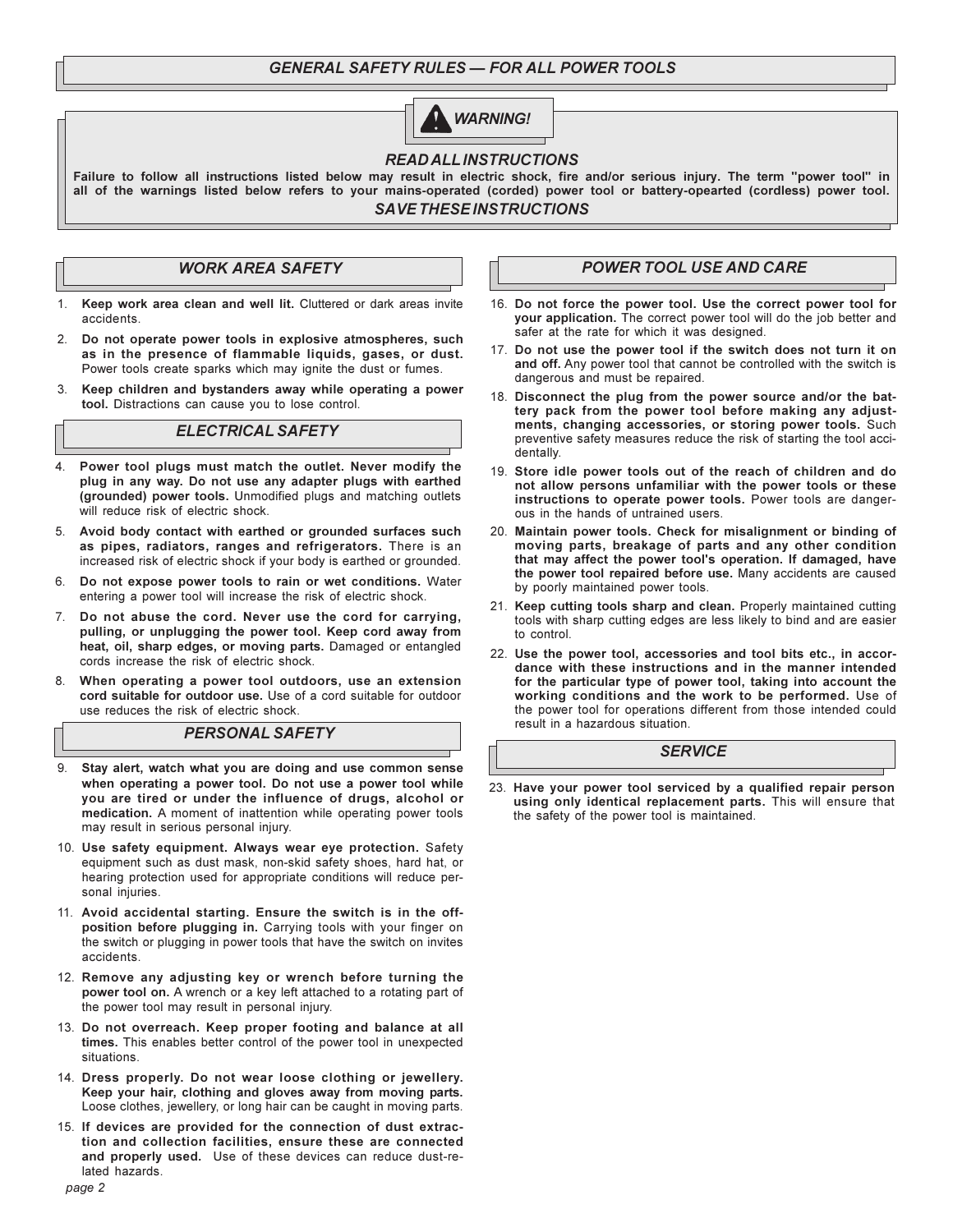- $1.$ Use auxiliary handles supplied with the tool. Loss of control can cause personal injury.
- Wear ear protectors with impact drills. Exposure to noise can cause hearing loss. 2.
- Hold power tools by insulated gripping surfaces when performing an operation where the cutting tool may contact hidden 3 wiring or its own cord. Contact with a "live" wire will make exposed metal parts of the tool "live" and shock the operator.
- 4 Maintain labels and nameplates. These carry important information. If unreadable or missing, contact a MILWAUKEE service facility for a free replacement.
- 5. WARNING! Some dust created by power sanding, sawing, grinding, drilling, and other construction activities contains chemicals known to cause cancer, birth defects or other reproductive harm. Some examples of these chemicals are:
	- lead from lead-based paint
	- crystalline silica from bricks and cement and other masonry products, and
	- arsenic and chromium from chemically-treated lumber.

Your risk from these exposures varies, depending on how often you do this type of work. To reduce your exposure to these chemicals: work in a well ventilated area, and work with approved safety equipment, such as those dust masks that are specifically designed to filter out microscopic particles.

| Symbology                        |                                                              |  |  |  |  |  |  |
|----------------------------------|--------------------------------------------------------------|--|--|--|--|--|--|
|                                  | Underwriters Laboratories Inc.                               |  |  |  |  |  |  |
|                                  | Canadian Standards Association                               |  |  |  |  |  |  |
| NOM ANCE                         | Mexican Approvals Marking                                    |  |  |  |  |  |  |
|                                  | <b>Volts Direct Current or</b><br><b>Alternating Current</b> |  |  |  |  |  |  |
| $n_0$ x x x x min. <sup>-1</sup> | No Load Revolutions Per Minute                               |  |  |  |  |  |  |
|                                  | Amperes                                                      |  |  |  |  |  |  |

#### **Specifications**

|          | Tool           | Wood                     |                                |             |             |                                             |                        | Steel Masonry       |                           |
|----------|----------------|--------------------------|--------------------------------|-------------|-------------|---------------------------------------------|------------------------|---------------------|---------------------------|
| Cat. No. | Volts<br>AC/DC | No<br>Load<br><b>RPM</b> | Flat<br>Borinal<br><b>Bits</b> | <b>Saws</b> | <b>Bits</b> | Ship<br>Hole   Auger  Auger <br><b>Bits</b> | Selfeed<br><b>Bits</b> | <b>Steel</b><br>Bit | Carbide<br><b>Tip Bit</b> |
| 1854-1   | 120            | 350                      | $1 - 1/2"$                     | 6"          |             | 1-1/2" 1-1/2"                               | $4 - 5/8"$             | 3/4"                | $1 - 1/2"$                |
| 2404-1*  | 120            | 250                      | $1 - 1/2"$                     | 6"          |             | $1 - 1/2" 1 - 1/2"$                         | $4 - 5/8"$             | $1 - 1/4"$          | $1 - 1/2"$                |

\* To adapt a 3/4" capacity chuck to Cat. No. 2404-1 drill with No. 3 Internal Morse Taper Socket specify Chuck Kit No. 49-22-1550. Kit consists of Chuck No. 48-66-2000 and Arbor No. 48-07-0100.

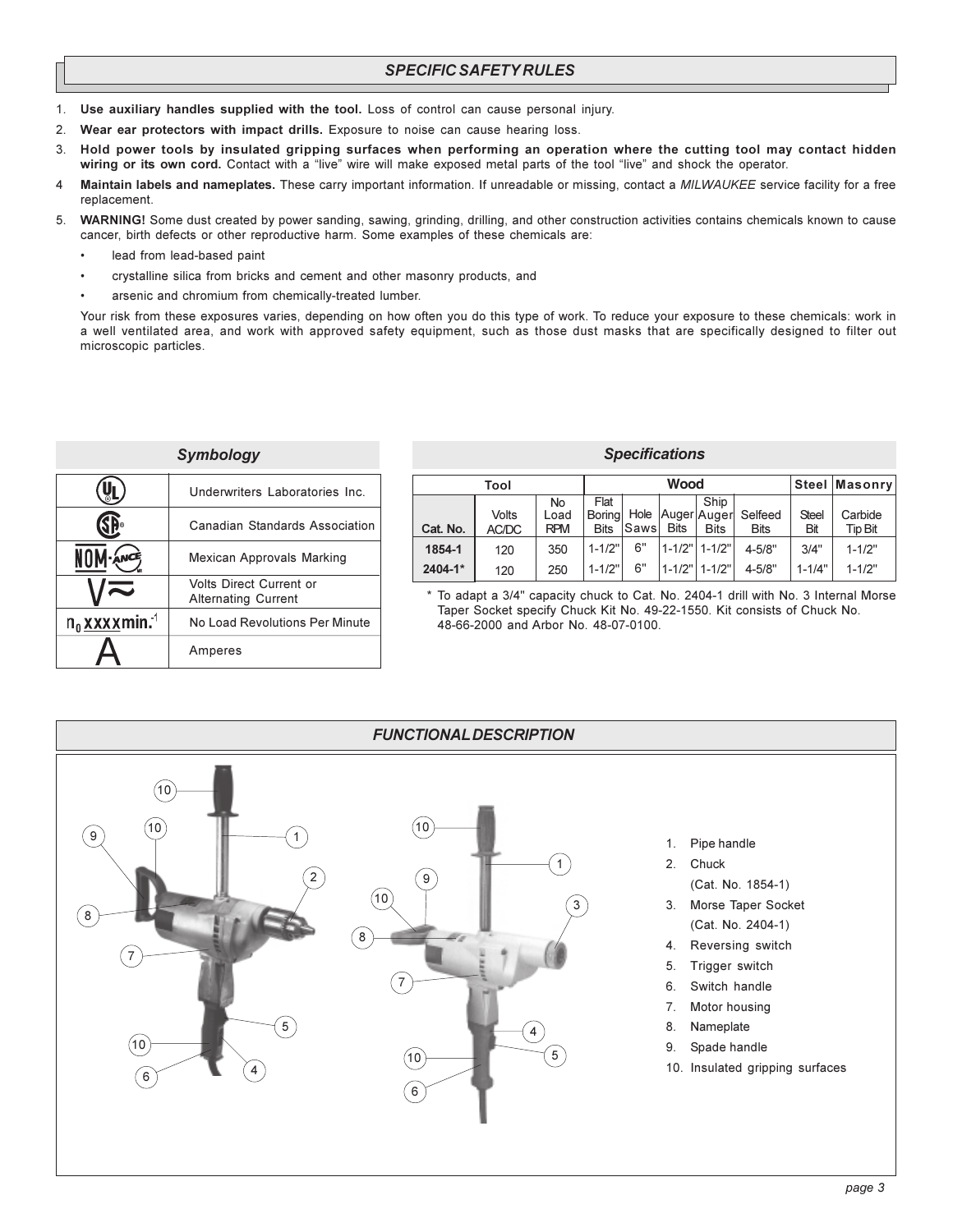#### **GROUNDING**



Improperly connecting the grounding wire can result in the risk of electric shock. Check with a qualified electrician if you are in doubt as to whether the outlet is properly grounded. Do not modify the plug provided with the tool. Never remove the grounding prong from the plug. Do not use the tool if the cord or plug is damaged. If damaged, have it repaired by a MILWAUKEE service facility before use. If the plug will not fit the outlet, have a proper outlet installed by a qualified electrician.

#### **Grounded Tools: Tools with Three Prong Plugs**

Tools marked "Grounding Required" have a three wire cord and three prong grounding plug. The plug must be connected to a properly grounded outlet (See Figure A). If the tool should electrically malfunction or break down, grounding provides a low resistance path to carry electricity away from the user, reducing the risk of electric shock.



The grounding prong in the plug is connected through the green wire inside the cord to the grounding system in the tool. The green wire in the cord must be the only wire connected to the tool's grounding system and must never be attached to an electrically "live" terminal.

Your tool must be plugged into an appropriate outlet, properly installed and grounded in accordance with all codes and ordinances. The plug and outlet should look like those in Figure A.

#### Double Insulated Tools: Tools with Two Prong Plugs

Tools marked "Double Insulated" do not require grounding. They have a special double insulation system which satisfies OSHA requirements and complies with the applicable standards of Underwriters Laboratories. Inc., the Canadian Standard Association and the National Electrical Code, Double Insulated tools may be used in either of the 120 volt outlets shown in Figures B and C.



Fig.C

Fig. B

## **EXTENSION CORDS**

Grounded tools require a three wire extension cord. Double insulated tools can use either a two or three wire extension cord. As the distance from the supply outlet increases, you must use a heavier gauge extension cord. Using extension cords with inadequately sized wire causes a serious drop in voltage, resulting in loss of power and possible tool damage. Refer to the table shown to determine the required minimum wire size.

The smaller the gauge number of the wire, the greater the capacity of the cord. For example, a 14 gauge cord can carry a higher current than a 16 gauge cord. When using more than one extension cord to make up the total length, be sure each cord contains at least the minimum wire size required. If you are using one extension cord for more than one tool, add the nameplate amperes and use the sum to determine the required minimum wire size.

#### **Guidelines for Using Extension Cords**

- If you are using an extension cord outdoors, be sure it is marked with the suffix "W-A" ("W" in Canada) to indicate that it is acceptable for outdoor use.
- Be sure your extension cord is properly wired and in good electrical condition. Always replace a damaged extension cord or have it repaired by a qualified person before using it.
- Protect your extension cords from sharp objects, excessive heat and damp or wet areas.

Recommended Minimum Wire Gauge

| IOF EXIGIISION COFUS |                              |          |          |          |          |      |  |  |  |  |  |
|----------------------|------------------------------|----------|----------|----------|----------|------|--|--|--|--|--|
| Nameplate            | <b>Extension Cord Length</b> |          |          |          |          |      |  |  |  |  |  |
| Amperes              | 25'                          | 50'      | 75'      | 100'     | 150'     | 200' |  |  |  |  |  |
| $0 - 5$<br>$5.1 - 8$ | 16<br>16                     | 16<br>16 | 16<br>14 | 14<br>12 | 12<br>10 | 12   |  |  |  |  |  |
| $8.1 - 12$           | 14                           | 14       | 12       | 10       |          |      |  |  |  |  |  |
| $12.1 - 15$          | 12                           | 12       | 10       | 10       |          |      |  |  |  |  |  |
| $15.1 - 20$          | 10                           | 10       | 10       | ۵.       |          |      |  |  |  |  |  |

\* Based on limiting the line voltage drop to five volts at 150% of the rated amperes.

## **READ AND SAVE ALL INSTRUCTIONS FOR FUTURE USE.**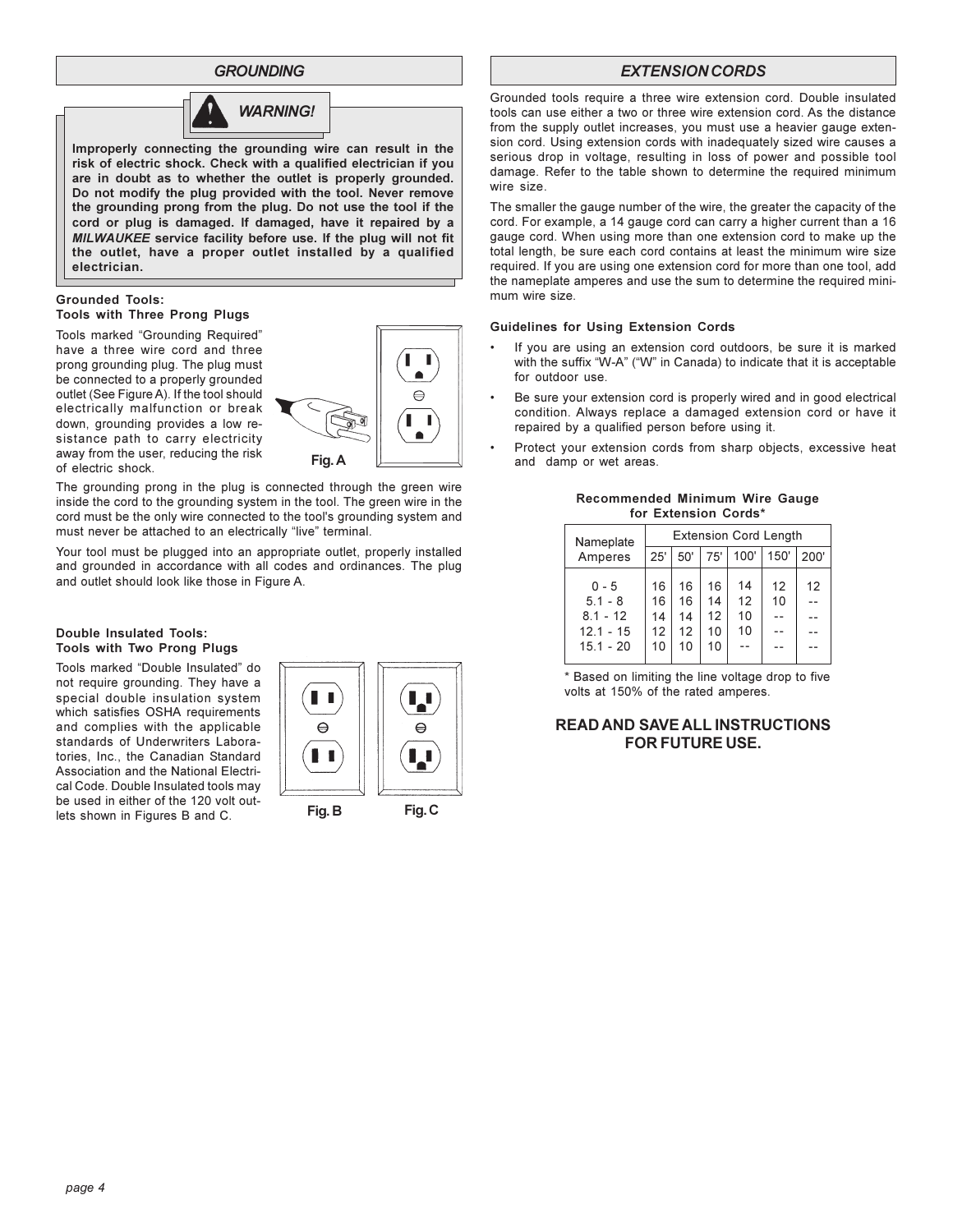## **TOOL ASSEMBLY**



To reduce the risk of injury, always unplug tool before attaching or removing accessories or making adjustments. Use only specifically recommended accessories. Others may be hazardous.

#### Installing Bits into Keyed Chucks (Fig. 1)



- 1. Unplug tool.
- 2. Open the chuck jaws wide enough to insert the bit. Be sure the bit shank and chuck jaws are clean. Dirt particles may prevent the bit from lining up properly.
- 3. Insert the bit into the chuck. Center the bit in the chuck jaws and lift it about 1/16" off of the bottom. Then, tighten the chuck jaws by hand to align the bit.
- 4. Place the chuck key in each of the three holes in the chuck, turning it clockwise as shown. Tighten securely.
- To remove the bit, insert the chuck key into one of the holes in the  $5<sup>5</sup>$ chuck and turn it counterclockwise.

#### Installing Bits into Morse Taper Sockets (Fig. 2)



A No. 3 Morse Taper Socket is furnished as standard equipment on Super Hole-Shooter Cat. No. 2404-1. Before inserting the drill bit, be sure its taper matches the socket taper. To insert drill bit, push the shank of the bit firmly into the socket. This is all that is necessary to properly seat the bit for drilling. Always keep the taper shanks clean, free of nicks and coated with a film of oil.

To remove the bit from the socket, unscrew the knurled taper socket cap and pull out the bit and the socket. Once removed, the bit can be gently knocked free with a soft metal mallet. Replace the socket and the knurled cap.

#### **Bit Selection**

- Use sharp bits. Sharp bits are less likely to bind when drilling.
- Use the proper bit for the job. There are many types of bits designed for specific purposes. Check the information on the bit's packaging for proper usage.
- Do not use bits larger than the rated capacity of the drill. Gear damage or motor overload may result (see "Specifications").

#### **Pipe Handle**

Thread pipe handle into the threaded hole in the motor housing.

**OPERATION** 



To reduce the risk of injury, wear safety goggles or glasses with side shields. Unplug the tool before changing accessories or making adjustments.



To reduce the risk of personal injury when drilling, always hold tool by the insulated gripping surfaces when performing an operation where the cutting tool may contact hidden wiring or its own cord. Contact with a "live" wire will make exposed metal parts of the tool "live" and shock the operator.



When drilling, always brace the drill against a solid fixed object (such as a stud) in preparation for a sudden reaction.

When drilling, never use your body to brace drill.

Never put your hands (or other body parts) between the part of the drill being braced and the object it is being braced against. Hands (or other body parts) that are in the path of the reaction can be pinched, crushed or broken.

#### Bit binding (Fig. 3)



If the bit binds, the drill will suddenly react in the opposite direction of the rotation of the bit. Figure 3 shows the path of reaction, (B) if the drill bit binds while being driven in forward (A). The operator should reduce the chances of a sudden reaction by following the instructions listed below.

The operator should also prepare for a sudden reaction by holding securely using the pipe handle or bracing against a solid fixed object.

#### To reduce the chance of bit binding:

- Use sharp bits. Sharp bits are less likely to bind when drilling.
- Use the proper bit for the job. There are many types of bits designed for specific purposes.
- Avoid drilling warped, wet, knotty, and or pitchy material if possible.
- Avoid drilling in material that you suspect contains hidden nails or other things that may cause the bit to bind.

The direction of reaction is always opposite of the direction of bit rotation.

Reaction is even more likely to occur when enlarging already existing holes and at the point when the bit breaks through the other side of the material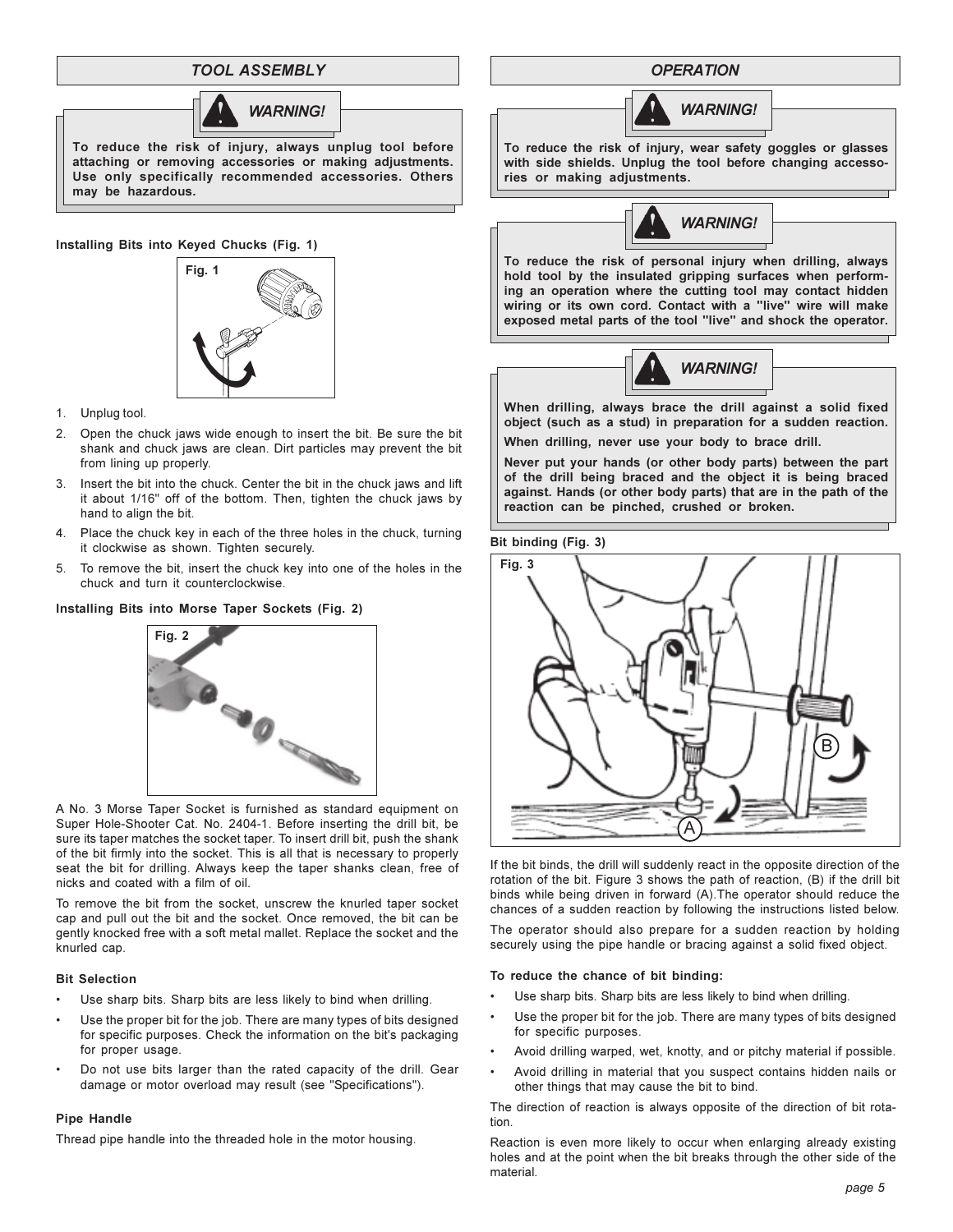

When drilling in forward, the bit will rotate in a clockwise direction. If the bit binds in the hole, the bit will come to a sudden stop and drill will suddenly react in a counterclockwise direction.

Figure 4 shows an example of a Super Hole-Shooter properly braced for forward rotation.

- Forward (clockwise) rotation  $\mathsf{A}$
- $B.$ Reaction
- $\mathsf{C}$ Brace drill with pipe handle here

Bracing for reverse rotation (Fig. 5)

If the bit binds, the pipe handle or the motor housing braced against the stud will hold the drill in position.

# **Fig. 5**



When drilling in reverse, the bit will rotate in a counterclockwise direction. If the bit binds in the hole, the bit will come to a sudden stop and the drill will suddenly react in a clockwise direction.

Figure 5 shows an example of the Super Hole-Shooter properly braced for reverse rotation.

- Reverse (counterclockwise) rotation Α.
- Reaction <sub>B</sub>
- C. Brace drill with pipe handle here

If the bit binds, the pipe handle or the motor housing braced against the stud will hold the drill in position. page 6

#### Reversing (Fig. 6)



A reversing switch is located below the trigger switch for removal of bits from holes. Permit the motor to come to a complete stop before reversing. Reversing the tool with the gears in motion may cause severe damage. When removing selfeed bits from partially drilled holes, a flick of the trigger switch will free the threaded pilot screw. When the threads are loose, lift the bit from the workpiece with the motor stopped.

#### **Drilling**

Before drilling, clamp the material down securely. A poorly secured piece of material may result in personal injury or inaccurate drilling. When drilling in light gauge metal or wood, use a wooden block to back up the material to prevent damage to the workpiece.

Mark the center of the hole to be drilled with a center punch to give the bit a start and to prevent it from "walking." Lubricate the drill bit with cutting oil when drilling iron or steel. Use a coolant when drilling nonferrous metals such as copper, brass or aluminum.



#### Chuck Removal (Fig. 7)

This tool is equipped with a threaded spindle to hold the chuck. Before removing the chuck, unplug the tool and open the chuck jaws. A lefthanded thread screw is located inside the chuck to prevent the chuck from loosening when the tool is operated in reverse direction. Remove the screw by turning it clockwise. To remove the chuck, hold the tool so that only the side of the chuck rests firmly and squarely on a solid workbench. Insert the chuck key or a chuck remover bar in one of the keyholes. Turn the chuck so the key is at about a 30° angle to the bench

top and strike the key sharply with a hammer so the chuck turns in a counterclockwise direction (looking from the front of the tool). This should loosen the chuck from the spindle which has a right hand thread making it easy to remove the chuck by hand

NOTE: When replacing the chuck, always replace the left hand thread screw in the chuck.

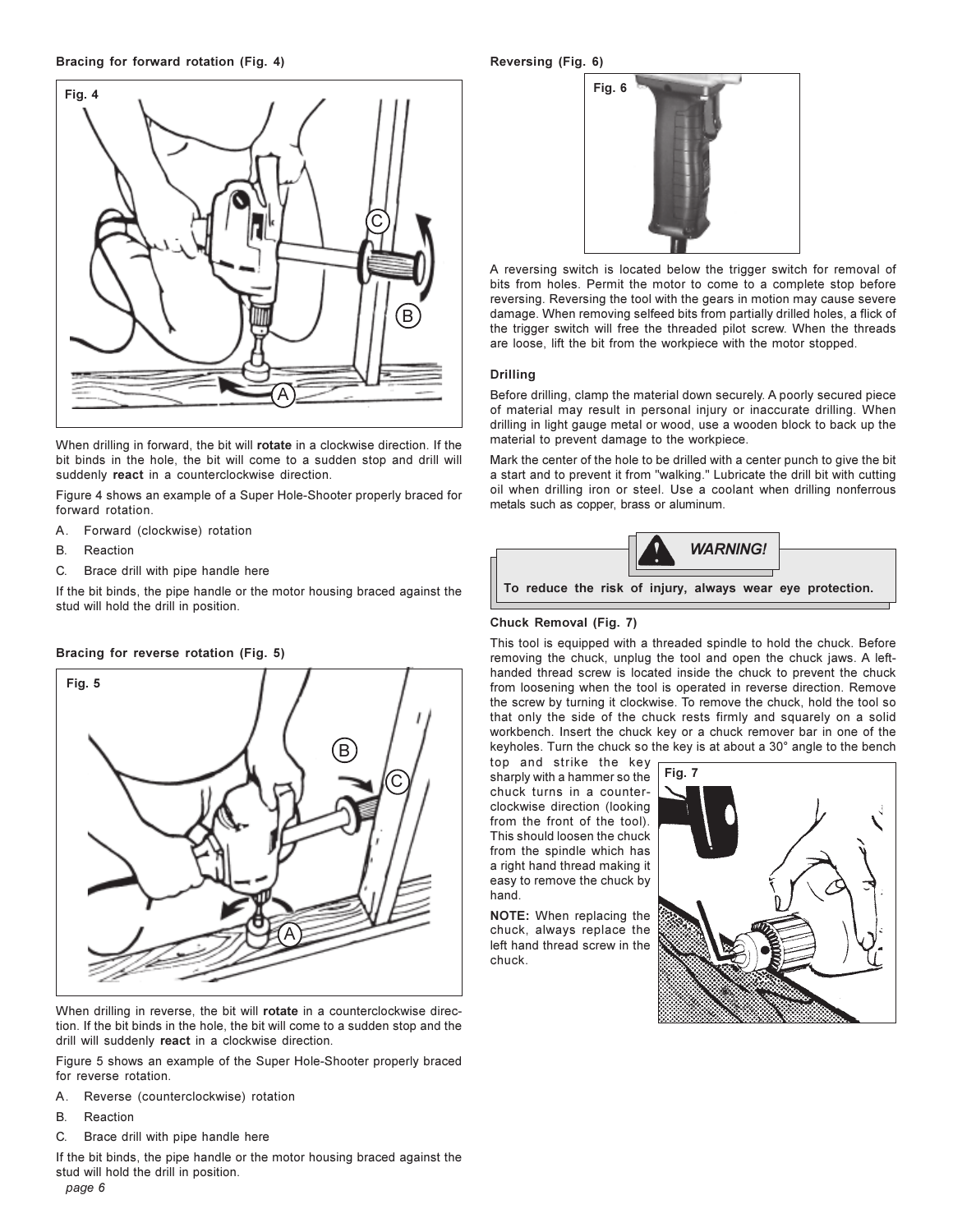## **MAINTENANCE**



performing any maintenance. Never disassemble the tool or try to do any rewiring on the tool's electrical system. Contact a MILWAUKEE service facility for ALL repairs.

#### **Maintaining Tools**

Keep your tool in good repair by adopting a regular maintenance program. Before use, examine the general condition of your tool. Inspect guards, switches, tool cord set and extension cord for damage. Check for loose screws, misalignment, binding of moving parts, improper mounting, broken parts and any other condition that may affect its safe operation. If abnormal noise or vibration occurs, turn the tool off immediately and have the problem corrected before further use. Do not use a damaged tool. Tag damaged tools "DO NOT USE" until repaired (see "Repairs").

Under normal conditions, relubrication is not necessary until the motor brushes need to be replaced. After six months to one year, depending on use, return your tool to the nearest MILWAUKEE service facility for the following:

- Lubrication
- Brush inspection and replacement
- Mechanical inspection and cleaning (gears, spindles, bearings, housing, etc.)
- Electrical inspection (switch, cord, armature, etc.)
- Testing to assure proper mechanical and electrical operation



To reduce the risk of injury, electric shock and damage to the tool, never immerse your tool in liquid or allow a liquid to flow inside the tool.

#### Cleaning

Clean dust and debris from vents. Keep the tool handles clean, dry and free of oil or grease. Use only mild soap and a damp cloth to clean your tool since certain cleaning agents and solvents are harmful to plastics and other insulated parts. Some of these include: gasoline, turpentine, lacquer thinner, paint thinner, chlorinated cleaning solvents, ammonia and household detergents containing ammonia. Never use flammable or combustible solvents around tools.

#### **Repairs**

If your tool is damaged, return the entire tool to the nearest service center.

#### **ACCESSORIES**



To reduce the risk of injury, always unplug the tool before attaching or removing accessories. Use only specifically recommended accessories. Others may be hazardous.

For a complete listing of accessories refer to your MILWAUKEE Electric Tool catalog or go on-line to www.milwaukeetool.com. To obtain a catalog, contact your local distributor or a service center.

Type "J" Grease

Cat. No. 49-08-4220

Chuck Key (Cat. No. 1854-1) Cat. No. 48-66-3160

Chuck Kit (Cat. No. 2404-1) Cat. No. 49-22-1550

#### **FIVE YEAR TOOL LIMITED WARRANTY**

Every MILWAUKEE tool is tested before leaving the factory and is warranted to be free from defects in material and workmanship. MILWAUKEE will repair or replace (at MILWAUKEE's discretion), without charge, any tool (including battery chargers) which examination proves to be defective in material or workmanship from five (5) years after the date of purchase. Return the tool and a copy of the purchase receipt or other proof of purchase to a MILWAUKEE Factory Service/Sales Support Branch location or MILWAUKEE Authorized Service Station, freight prepaid and insured. This warranty does not cover damage from repairs made or attempted by other than MILWAUKEE authorized personnel, abuse, normal wear and tear, lack of maintenance, or accidents.

Battery Packs, Flashlights, and Radios are warranted for one (1) year from the date of purchase.

THE REPAIR AND REPLACEMENT REMEDIES DESCRIBED HEREIN ARE EXCLUSIVE. IN NO EVENT SHALL MILWAUKEE BE LIABLE FOR ANY INCIDENTAL, SPECIAL, OR CONSEQUENTIAL DAMAGES, INCLUDING LOSS OF PROFITS.

THIS WARRANTY IS EXCLUSIVE AND IN LIEU OF ALL OTHER WARRAN-TIES, OR CONDITIONS, WRITTEN OR ORAL, EXPRESSED OR IMPLIED FOR MERCHANTABLILITY OR FITNESS FOR PARTICULAR USE OR PURPOSE.

This warranty gives you specific legal rights. You may also have other rights that vary from state to state and province to province. In those states that do not allow the exclusion of implied warranties or limitation of incidental or consequential damages, the above limitations or exclusions may not apply to you. This warranty applies to the United States, Canada, and Mexico only.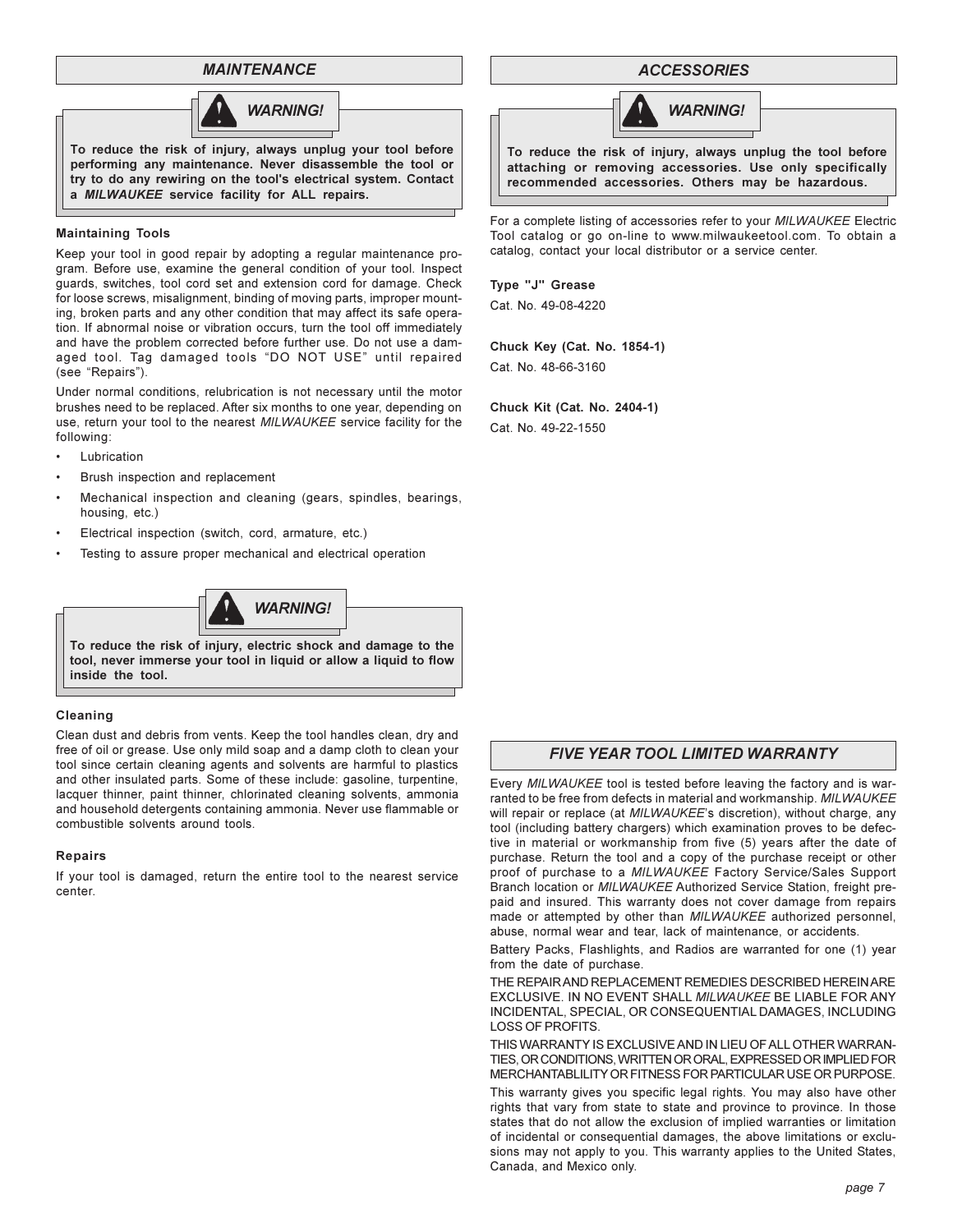# RÈGLES GÉNÉRALES DE SÉCURITÉ POUR LES OUTILS ÉLECTRIQUE



**LIRE SOIGNEUSEMENT TOUTES LES INSTRUCTIONS** Le non respect des instructions ci-après peut entraîner des chocs électriques, des incendies et/ou des blessures graves. Le terme «outil électrique» figurant dans les avertissements ci-dessous renvoie à l'outil électrique à alimentation par le réseau (à cordon) ou par batterie (sans fil). **CONSERVER CESINSTRUCTIONS** 

# SÉCURITÉ DU LIEU DE TRAVAIL

- Maintenir la zone de travail propre et bien éclairée. Les zones 1. encombrées ou mal éclairées sont favorables aux accidents.
- $\mathcal{P}$ Ne pas utiliser d'outil électrique dans une atmosphère explosive, telle qu'en en présence de liquides, de gaz ou de poussières inflammables. Les outils électriques génèrent des étincelles qui peuvent enflammer les poussières ou les fumées.
- 3. Tenir les enfants et les personnes non autorisées à l'écart pendant le fonctionnement d'un outil électrique. Un manque d'attention de l'opérateur risque de lui faire perdre le contrôle de l'outil

## *SÉCURITÉ ÉLECTRIQUE*

- La fiche de l'outil électrique doit correspondre à la prise 4 d'alimentation. Ne jamais modifier la fiche d'une manière quelconque. Ne pas utiliser d'adaptateur avec les outils électriques mis à la terre (à la masse). Des fiches non modifiées et des prises d'alimentation assorties réduisent le risque de choc électrique.
- 5. Éviter tout contact corporel avec des surfaces reliées à la masse ou à la terre telles que tuyaux, radiateurs, cuisinières et réfrigérateurs. Un risque de choc électrique plus élevé existe si le corps est relié à la masse ou à la terre.
- 6. Ne pas exposer les outils électriques à la pluie ou à l'humidité. Le risque de choc électrique augmente si de l'eau s'infiltre dans un outil électrique.
- $7^{\circ}$ Prendre soin du cordon. Ne jamais utiliser le cordon pour transporter, tirer ou débrancher l'outil électrique. Tenir le cordon à l'écart de la chaleur, des huiles, des arêtes coupantes ou des pièces en mouvement. Un cordon endommagé ou emmêlé présente un risque accru de choc électrique.
- Se procurer un cordon d'alimentation approprié en cas 8 d'utilisation d'un outil électrique à l'extérieur. L'utilisation d'un cordon d'alimentation pour usage extérieur réduit le risque de choc électrique.

## **SÉCURITÉ INDIVIDUELLE**

- Être sur ses gardes, être attentif et faire preuve de bon sens en utilisant un outil électrique. Ne pas utiliser un outil électrique en cas de fatique ou sous l'influence de droques, d'alcool ou de médicaments. Un instant d'inattention lors de l'utilisation d'un outil électrique peut entraîner des blessures graves.
- 10. Utiliser un équipement de sécurité. Toujours porter des lunettes de protection. Un équipement de sécurité comprenant masque anti-poussière, chaussures de sécurité anti-dérapantes, casque ou dispositif de protection anti-bruit peut, dans les circonstances appropriées, réduire le risque de blessure.
- 11. Éviter tout démarrage accidentel de l'outil. S'assurer que le commutateur est en position OFF (Arrêt) avant de brancher l'outil. Le port de l'outil avec un doigt sur le commutateur ou son branchement avec le commutateur en position ON (Marche) sont favorables aux accidents.
- 12. Retirer toute clé de réglage avant de mettre l'outil sous tension. Une clé laissée attachée sur une pièce mobile de l'outil électrique peut entraîner des blessures.
- 13. Ne pas travailler à bout de bras. Bien garder un bon équilibre à tout instant. Ceci permet de mieux préserver la maîtrise de l'outil électrique dans des situations imprévues.
- 14. Porter des vêtements adéquats. Ne pas porter de vêtements amples ni de bijoux. Ne pas approcher les cheveux, vêtements et gants des pièces en mouvement. Les vêtements amples, les bijoux ou les cheveux longs risquent d'être happés par les pièces en mouvement.
- 15. Si des dispositifs sont prévus pour l'extraction et la récupération des poussières, vérifier qu'ils sont connectés et utilisés correctement. L'utilisation de ces dispositifs peut réduire les risques liés aux poussières.

# UTILISATION ET ENTRETIEN DE L'OUTIL ÉLECTRIQUE

- 16. Ne pas forcer l'outil électrique. Utiliser l'outil électrique approprié à l'application considérée. L'outil électrique adapté au projet considéré produira de meilleurs résultats, dans des conditions de sécurité meilleures, à la vitesse pour laquelle il a été conçu.
- 17. Ne pas utiliser l'outil électrique si le commutateur ne le met pas sous ou hors tension. Tout outil électrique dont le commutateur de marche-arrêt est inopérant est dangereux et doit être réparé.
- 18. Débrancher la fiche de la prise d'alimentation et/ou la batterie de l'outil électrique avant d'effectuer des réglages, de changer d'accessoires ou de ranger l'outil. De telles mesures de sécurité préventive réduisent le risque de mettre l'outil en marche accidentellement.
- 19. Ranger les outils électriques inutilisés hors de la portée des enfants et ne pas laisser des personnes qui connaissent mal les outils électriques ou ces instructions utiliser ces outils. Les outils électriques sont dangereux dans les mains d'utilisateurs non formés à leur usage.
- 20. Entretien des outils électriques. S'assurer de l'absence de tout désalignement ou de grippage des pièces mobiles, de toute rupture de pièce ou de toute autre condition qui pourrait affecter le bon fonctionnement de l'outil électrique. En cas de dommages, faire réparer l'outil avant de l'utiliser de nouveau. Les outils électriques mal entretenus sont à la source de nombreux accidents
- 21. Garder les outils de coupe affûtés et propres. Les outils de coupe correctement entretenus et bien affûtés risquent moins de se gripper et sont plus faciles à manier.
- 22. Utiliser cet outil électrique, les accessoires, les mèches, etc. conformément à ces instructions et de la façon prévue pour ce type particulier d'outil électrique, tout en prenant en compte les conditions de travail et le type de projet considérés. L'utilisation de cet outil électrique pour un usage autre que l'usage prévu peut créer des situations dangereuses.

#### **ENTRETIEN**

23. Faire effectuer l'entretien de l'outil électrique par un technicien qualifié qui n'utilisera que des pièces de rechange identiques. La sécurité d'utilisation de l'outil en sera préservée.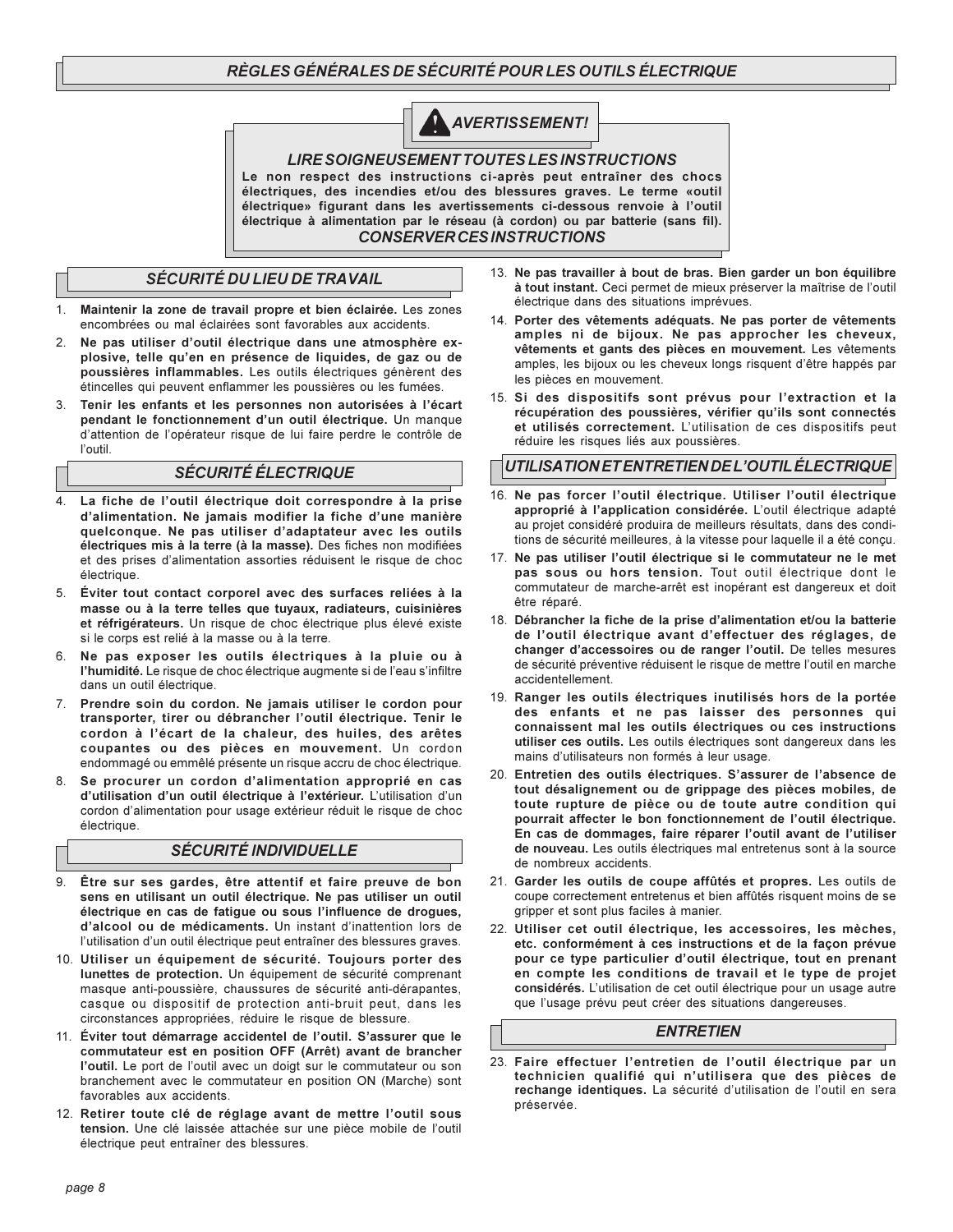# RÈGLES DE SÉCURITÉ PARTICULIÈRE

- Utiliser les poignées auxiliaires fournies avec l'outil. Une perte de contrôle peut provoquer des blessures.  $1.$
- Porter des protège-oreilles avec un marteau perforateur. Une exposition au bruit peut provoquer une perte auditive.  $2.$
- Tenir l'outil par les surfaces de prise isolées si, au cours des travaux, l'outil de coupe risque d'entrer en contact avec des fils  $\mathcal{R}$ cachés ou avec son propre cordon. Le contact avec un fil sous tension met les parties métalliques exposées de l'outil sous tension, ce qui infligera un choc électrique à l'opérateur.
- $\overline{4}$ Entretenez les étiquettes et margies di fabricant. Les indications qu'elles contiennent sont précieuses. Si elles deviennent illisibles ou se détachent, faites-les remplacer gratuitement à un centre de service MILWAUKEE accrédité.
- 5. AVERTISSEMENT! La poussière degage par perçage, sclage, perçage et autres travaux de construction contient des substances chimiques reconnues comme pouvant causer le cancer, des malformations congénitales ou d'autres troubles de reproduction. Voici quelques exemples de telles substances :
	- Le plomb contenu dans la peinture au plomb.
	- Le silice cristallin contenu dans la brique, le béton et divers produits de maçonnerie.
	- L'arsenic et le chrome servant au traitement chimique du bois.

Les risque associés à l'exposition à ces substances varient, dépendant de la fréquence des travaux. Afin de minimiser l'exposition à ces substances chimiques, assurez-vous de travailler dans un endroit bien aéré et d'utiliser de l'equipement de sécurité tel un masque antipoussière spécifiquement conçu pour la filtration de particules microscopiques.

| Pictographie                     |                                                      |  |  |  |  |  |  |
|----------------------------------|------------------------------------------------------|--|--|--|--|--|--|
|                                  | Underwriters Laboratories, Inc.                      |  |  |  |  |  |  |
|                                  | l'Association canadienne<br>de normalisation (ACNOR) |  |  |  |  |  |  |
| NOM ANCE                         | Inscription mexicaine<br>d'approbation               |  |  |  |  |  |  |
|                                  | Courant Direct ou Alternatif                         |  |  |  |  |  |  |
| $n_0$ x x x x min. <sup>-1</sup> | Tours-minute á vide (RPM)                            |  |  |  |  |  |  |
|                                  | Ampères                                              |  |  |  |  |  |  |

|               | <i><b>Specifications</b></i> |                 |                  |                        |                         |                    |                             |                  |                    |  |  |  |
|---------------|------------------------------|-----------------|------------------|------------------------|-------------------------|--------------------|-----------------------------|------------------|--------------------|--|--|--|
|               | Outil                        |                 |                  |                        | <b>Bois</b>             |                    |                             | Acier            | <b>Béton</b>       |  |  |  |
| No de<br>Cat. | Volts<br>c.a./c.c.           | T/Min à<br>vide | <b>Tarières</b>  | Lames-<br><b>Scies</b> | <b>Mèches</b><br>à bois | Mèches<br>à bateau | Mèches avanc<br>automatique | Forets<br>acier  | Forets<br>carburés |  |  |  |
| 1854-1        | 120                          | 350             | 38 <sub>mm</sub> | $152 \,\mathrm{mm}$    | 38 <sub>mm</sub>        | 38 <sub>mm</sub>   | $118 \text{mm}$             | 19 <sub>mm</sub> | 38 <sub>mm</sub>   |  |  |  |
|               |                              |                 | $(1 - 1/2")$     | (6")                   | $(1-1/2")$              | $(1-1/2")$         | $(4-5/8")$                  | (3/4")           | $(1-1/2")$         |  |  |  |
| 2404-1*       | 120                          | 250             | 38 <sub>mm</sub> | $152 \,\mathrm{mm}$    | 38 <sub>mm</sub>        | 38 <sub>mm</sub>   | $118 \text{mm}$             | 19 <sub>mm</sub> | 38 <sub>mm</sub>   |  |  |  |
|               |                              |                 | $(1 - 1/2")$     | (6")                   | $(1-1/2")$              | (1-1/2")           | $(4-5/8")$                  | $(1 - 1/4")$     | $(1-1/2")$         |  |  |  |

 $0.4$  all'estimations

\* Pour monter un mandrin de 19 mm (3/4") à la mèche Nos, de Cat. 2404-1 à l'aide la douille de cônes Morse interne no 3, demander le kit de mandrin No de Cat. 49-22-1550, Ce kit est constitué du mandrin No de Cat. 48-66-2000 et de l'abre No de Cat. 48-07-0100.

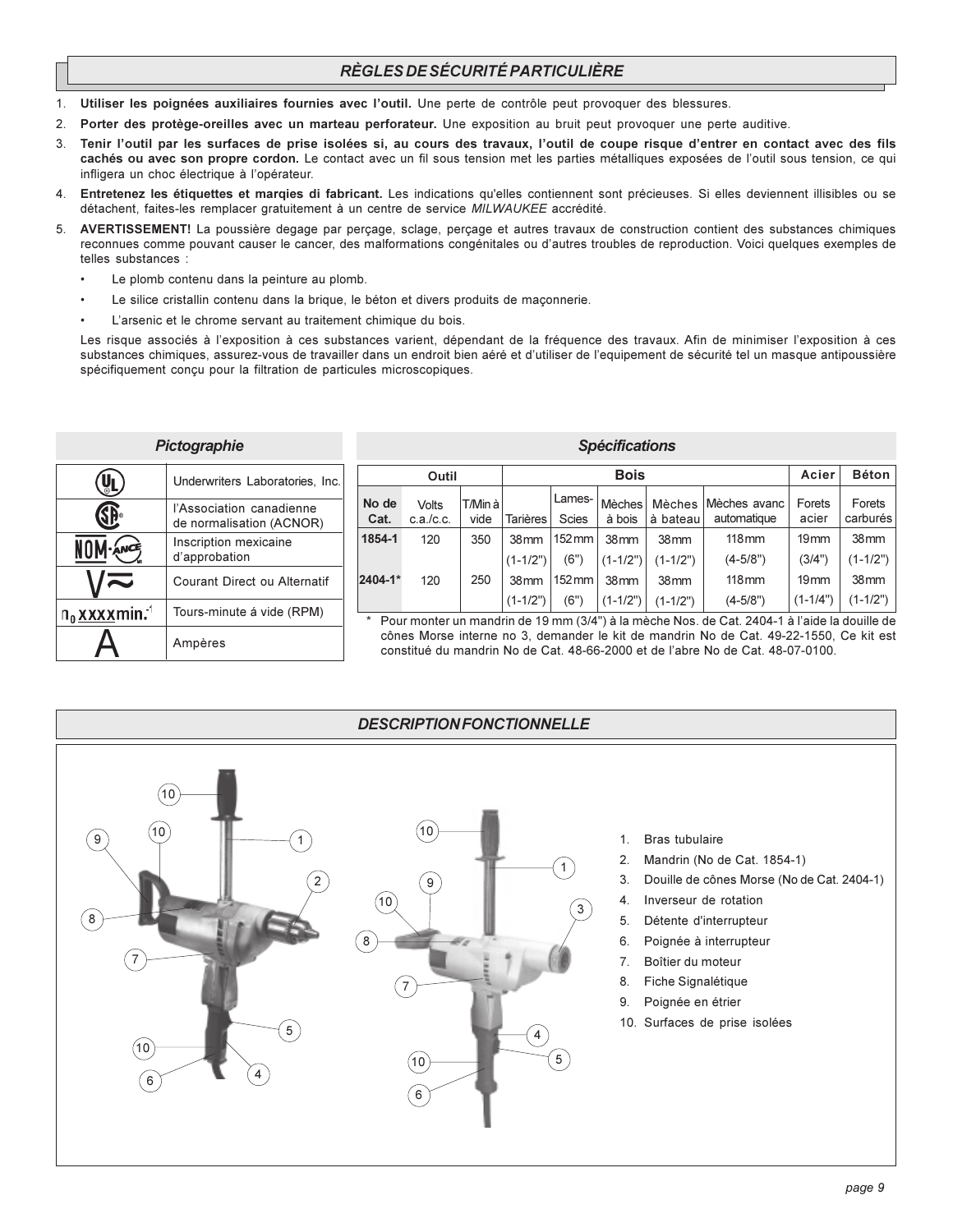# **MISE À LA TERRE**



Si le fil de mise à la terre est incorrectement raccordé, il peut en résulter des risques de choc électrique. Si vous n'êtes pas certain que la prise dont vous vous servez est correctement mise à la terre, faites-la vérifier par un électricien. N'altérez pas la fiche du cordon de l'outil. N'enlevez pas de la fiche, la dent qui sert à la mise à la terre. N'employez pas l'outil si le cordon ou la fiche sont en mauvais état. Si tel est le cas, faites-les réparer dans un centre-service MILWAUKEE accrédité avant de vous en servir. Si la fiche du cordon ne s'adapte pas à la prise, faites remplacer la prise par un électricien.

#### Outils mis à la terre :

Outils pourvus d'une fiche de cordon à trois dents

Les outils marqués « Mise à la terre requise » sont pourvus d'un cordon à trois fils dont la fiche a trois dents. La fiche du cordon doit être branchée sur une prise correctement mise à la terre (voir Figure A). De cette façon, si une défectuosité dans le circuit électrique de l'outil survient, le relais à la terre fournira un conducteur à faible résistance pour décharger le courant et protéger l'utilisateur contre les risques de choc électrique.



La dent de mise à la terre de la fiche est reliée au système de mise à la terre de l'outil via le fil vert du cordon. Le fil vert du cordon doit être le seul fil raccordé à un bout au système de mise à la terre de l'outil et son autre extrémité ne doit jamais être raccordée à une borne sous tension électrique.

Votre outil doit être branché sur une prise appropriée, correctement installée et mise à la terre conformément aux codes et ordonnances en viqueur. La fiche du cordon et la prise de courant doivent être semblables à celles de la Figure A.

#### Outils à double isolation : Outils pourvus d'une fiche de cordon à deux dents

Les outils marqués « Double Isolation » n'ont pas besoin d'être raccordés à la terre. Ils sont pourvus d'une double isolation conforme eux exigences de l'OSHA et satisfont aux normes de l'Underwriters Laboratories, Inc., de l'Association canadienne de normalisation (ACNOR) et du « National Electrical Code » (code national de l'électricité). Les outils à double isolation peuvent être branchés sur n'importe laquelle des prises à 120 volt illustrées ci-contre Figure B et C.



Fig.C

# **CORDONS DE RALLONGE**

Si l'emploi d'un cordon de rallonge est nécessaire, un cordon à trois fils doit être employé pour les outils mis à la terre. Pour les outils à double isolation, on peut employer indifféremment un cordon de rallonge à deux ou trois fils. Plus la longueur du cordron entre l'outil et la prise de courant est grande, plus le calibre du cordon doit être élevé. L'utilisation d'un cordon de rallonge incorrectement calibré entraîne une chute de voltage résultant en une perte de puissance qui risque de détériorer l'outil. Reportez-vous au tableau ci-contre pour déterminer le calibre minimum du cordon.

Moins le calibre du fil est élevé, plus sa conductivité est bonne. Par exemple, un cordon de calibre 14 a une meilleure conductivité qu'un cordon de calibre 16. Lorsque vous utilisez plus d'une rallonge pour couvrir la distance, assurez-vous que chaque cordon possède le calibre minimum requis. Si vous utilisez un seul cordon pour brancher plusieurs outils, additionnez le chiffre d'intensité (ampères) inscrit sur la fiche signalétique de chaque outil pour obtenir le calibre minimal requis pour le cordon.

#### Directives pour l'emploi des cordons de rallonge

- Si vous utilisez une rallonge à l'extérieur, assurez-vous qu'elle est marquée des sigles « W-A » (« W » au Canada) indiquant qu'elle est adéquate pour usage extérieur.
- Assurez-vous que le cordon de rallonge est correctement câblé et en bonne condition. Remplacez tout cordon derallonge détérioré ou faites-le remettre en état par une personne compétente avant de vous en servir.
- Tenez votre cordon de rallonge à l'écart des objets ranchants, des sources de grande chaleur et des endroits humides ou mouillés.

#### Calibres minimaux recommandés pour les cordons de rallonge\*

| Fiche<br>signalétique | Longueur du cordon de rallonge (m) |    |             |      |      |                          |  |  |  |  |
|-----------------------|------------------------------------|----|-------------|------|------|--------------------------|--|--|--|--|
| Ampères               | 7.6                                |    | $15.2$ 22.8 | 30,4 | 45.7 | 60.9                     |  |  |  |  |
| $0 - 5.0$             | 16                                 | 16 | 16          | 14   | 12   | 12                       |  |  |  |  |
| $5.1 - 8.0$           | 16                                 | 16 | 14          | 12   | 10   |                          |  |  |  |  |
| $8.1 - 12.0$          | 14                                 | 14 | 12          | 10   |      |                          |  |  |  |  |
| $12.1 - 15.0$         | 12                                 | 12 | 10          | 10   |      |                          |  |  |  |  |
| $15.1 - 20.0$         | 10                                 | 10 | 10          | $-$  |      | $\overline{\phantom{a}}$ |  |  |  |  |
|                       |                                    |    |             |      |      |                          |  |  |  |  |

\* Basé sur sur une chute de voltage limite de 5 volts à 150% de l'intensité moyenne de courant.

# **LISEZ ATTENTIVEMENT CES INSTRUCTIONS** ET CONSERVEZ-LES POUR LES **CONSULTER AU BESOIN.**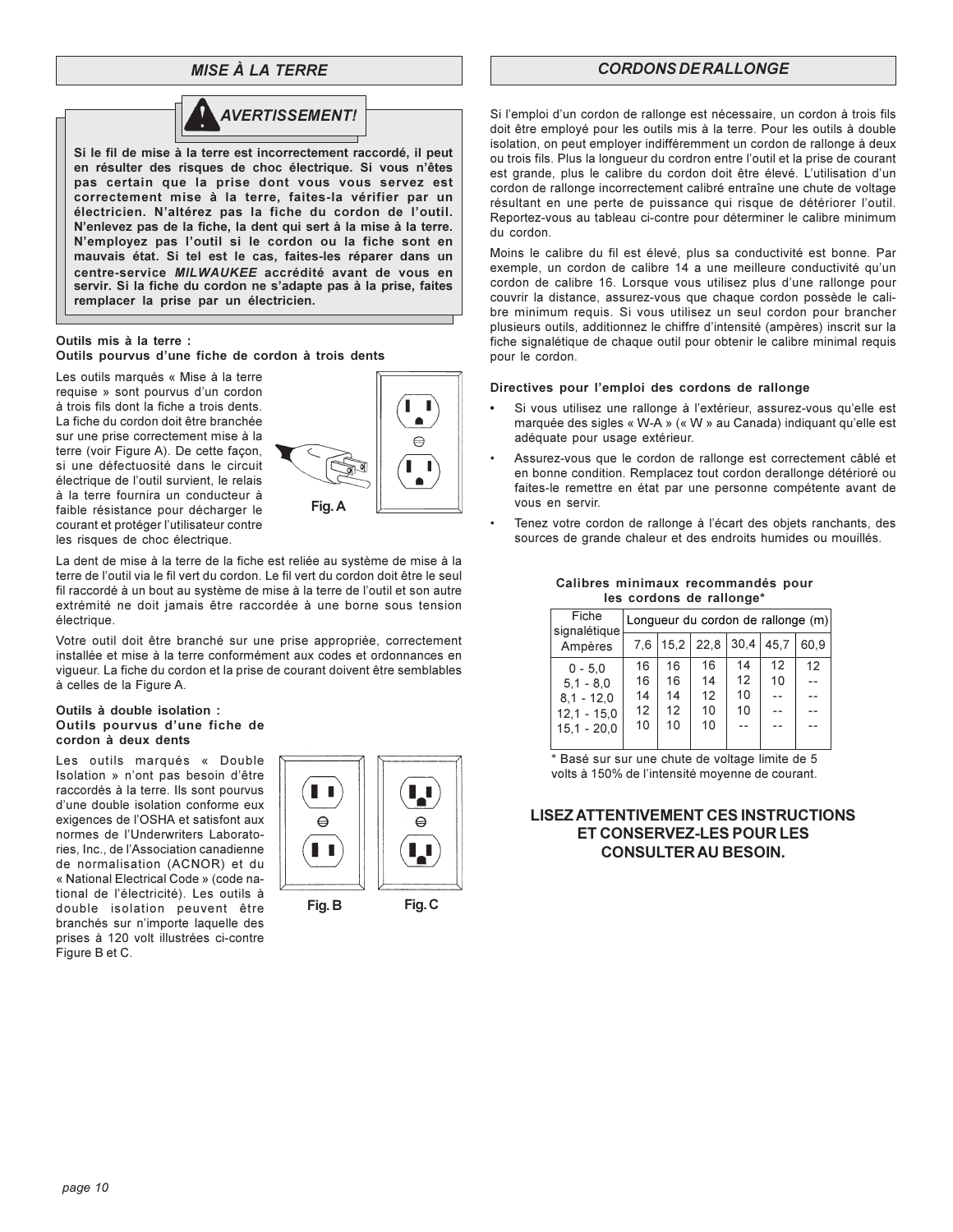# **MONTAGE DE L'OUTIL**



toujours l'outil avant d'y faire des réglages, d'y attacher ou d'en enlever les accessoires. L'usage d'accessoires autres que ceux qui sont spécifiquement recommandés pour cet outil peut comporter des risques.

Pose des Mèches dans le Mandrin à Clé (Fig. 1)



- 1. Débranchez l'outil.
- 2. Écartez les mâchoires du mandrin, assez pour y insérer la mèche. Assurez-vous que la queue de la mèche et les mâchoires du mandrin sont propres car la saleté pourrait nuire à un alignement correct de la mèche.
- 3. Insérez-la dans le mandrin. Centrez-la entre les mâchoires et retirezla d'environ 2 mm (1/16") du fond du mandrin. Ensuite, serrez les mâchoires à la main pour aligner la mèche.
- Placez la clé de mandrin dans chacun des trois trous du mandrin,  $4<sup>1</sup>$ tournez-la en sens horaire, tel qu'indiqué, et serrez à fond.
- Pour enlever la mèche, insérez la clé de mandrin dans l'un des trous 5. du mandrin et tournez-la en sens inverse-horaire.

#### Installation d'une mèche dans une douille de cônes Morse (Fig. 2)



Une douille de cônes Morse No 3 est fournie en série sur les perceuses haute performance No. de Cat. 2404-1. Avant d'installer la mèche, vous assurer que sa conicité correspond à celle de l'extrémité femelle. Pour insérer la mèche, il suffit d'introduire la tige de la mèche dans l'extrémite femelle en pressant fermement. La mèche est alors convenablement installée pour le perçage. Vous assurer que les tiges des mèches sont toujours propres, exemptes d'entailles et qu'elles ne sont pas recouvertes d'une couche d'huile

Pour retirer la mèche dévisser le l'anneau d'obturation moleté de la douille conique et en retirer la mèche et la douille. Une fois retirée, la mèche peut être dégagée en tapant délicatement avec un maillet en métal mou. Remettre en place la douille et l'anneau d'obturation moleté.

#### Choix des mèches

- Employez des mèches bien affûtées, elles ont moins tendance à rester grippées.
- Employez des mèches appropriées à la tâche. Il existe plusieurs genres de mèches conçues pour des tâches spécifiques. Consultez les instructions sur l'emballage pour connaître le bon usage.
- N'employez pas des mèches dont le calibre est plus grand que la capacité de la foreuse, il pourrait en résulter des dommages aux engrenages et une surcharge du moteur (voir "Spécifications").

#### **Bras Tubulaire**

Vissez le bras tubulaire dans le trou fileté du boîtier du moteur

#### **MANIEMENT**



Pour minimiser les risques de blessures, portez des lunettes à coques latérales. Débranchez l'outil avant de changer les accessoires ou d'effectuer des réglages.



Pour réduire le risque de blessures corporelles, lorsque vous utilisez la perceuse pour des travaux où l'outil peut venir en contact avec des fils électriques sous tension, tenez-la toujours par ses surfaces de prise isolées. Le contact de la perceuse avec un fil électrique sous tension à leur tour et constituera un risque de choc électrique pour l'utilisateur.



Lors du perçage, veiller à caler la perceuse contre un objet solide fixe (tel qu'un goujon) pour parer à l'éventualité d'une réaction soudaine.

Lorsque vous forez à, ne vous servez pas de votre corps pour étayer la perceuse.

Ne placez jamais vos mains (ou toute autre partie du corps) entre la partie étayée de la foreuse et l'objet contre lequel elle est étayée. Les mains ou les autres parties du corps exposées au mouvement de recul pourraient être pincées, écrasées ou brisées accidentellement.

Grippage de la mèche (Fig. 3)



Si le foret reste coincé, la perceuse va brutalement réagir dans le sens opposé à la rotation. La figure 3 montre le sens de la réaction (B) lorsque le foret tourne en sens horaire (A). L'utilisateur devrait réduire les risques d'un mouvement de recul en suivant les instructions énumerées cidessous

L'opérateur doit également parer à l'éventualité d'une réaction soudaine en s'assurant de tenir fermement l'outil à l'aide du bras en l'attachant à un objet solide fixe.

Pour minimiser les risques de grippage :

- Employez des mèches bien affûtées, elles ont moins tendance à rester grippées.
- Employez des mèches appropriées à la tâche. Il existe plusieurs genres de mèches concues pour des tâches spécifiques.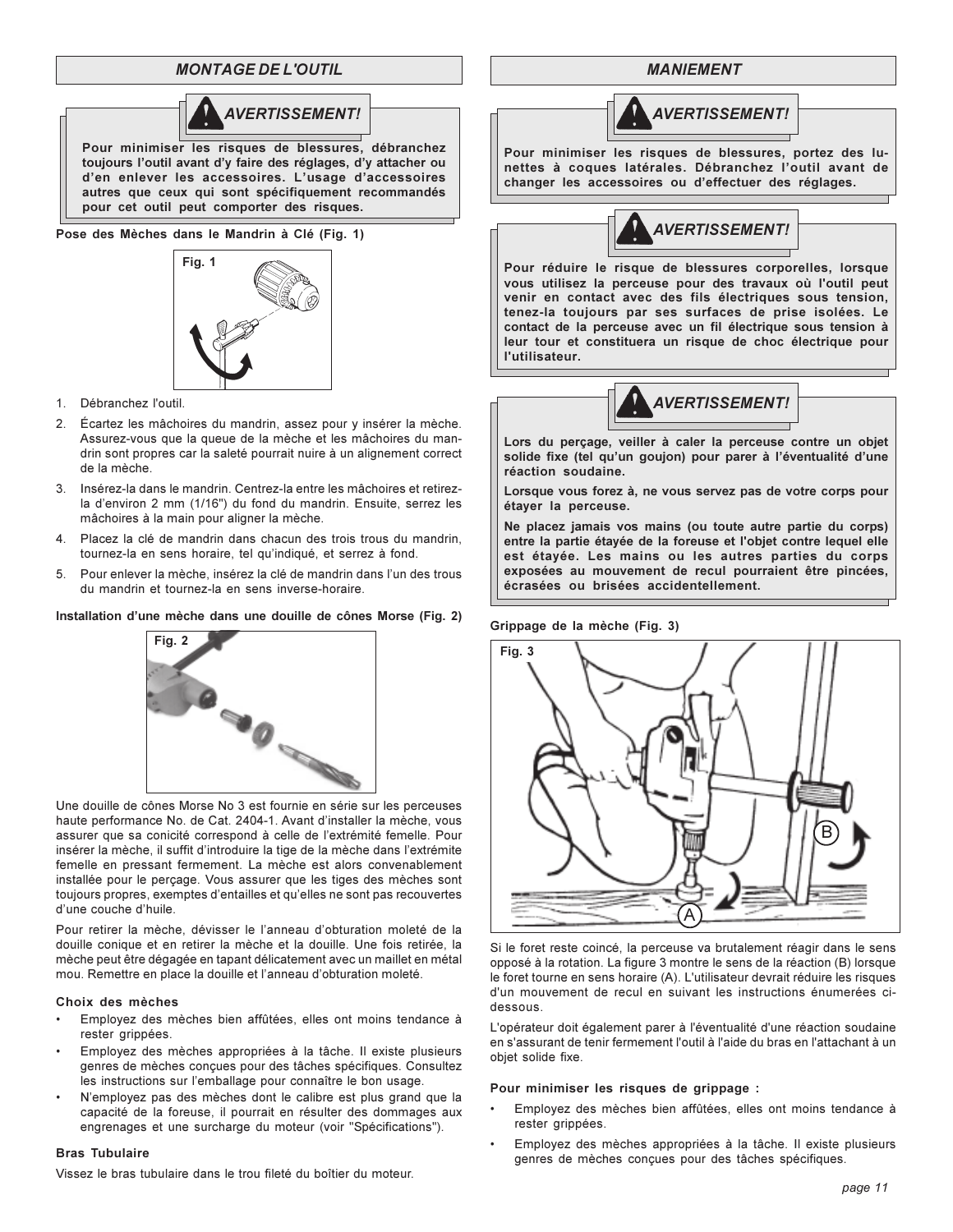- Évitez, autant que possible, de driller dans des matériaux gondolés. mouillés, résineux et noueux.
- Évitez de driller dans des matériaux pouvant contenir des clous ou d'autres objets pouvant causer le grippage.

Le mouvement de recul se produit toujours dans le sens opposé à la rotation de la mèche.

Le risque de mouvement de recul est encore plus élevé lorsque le forage consiste àagrandir un trou ou lorsque la mèche traverse le matériau de part en part.

#### Etayage en rotation avant (Fig. 4)



Lorsque vous drillez en rotation avant (sens horaire), si la mèche se coince dans le trou. la foreuse subira un brutal mouvement en sens contraire.

La Figure 4 montre l'exemple d'une perceuse Perforadoras Super correctement étayée pour la rotation en sens horaire.

- A. Rotation avant (sens horaire)
- $\mathsf{R}$ Réaction
- $\mathsf{C}$ Étavez la foreuse en placant le bras tubulaire ici

Si la mèche se coince, le bras tubulaire ou le boîtier du moteur étavés sur un montant maintiendront la foreuse en place.





Lorsque vous drillez en rotation arrière (sens inverse-horaire), si la mèche se coince dans le trou, la foreuse subira un brutal mouvement en sens horaire.

La Figure 5 montre l'exemple d'une perceuse Perforadoras Super correctement étayée pour la rotation en sens inverse-horaire.

- A. Rotation arrière (sens inverse-horaire)
- B. Réaction
- C. Étayez la foreuse en plaçant le bras tubulaire ici.

Si la mèche se coince, le bras tubulaire ou le boîtier du moteur étavés sur un montant maintiendront la foreuse en place.

#### Inversion (Fig. 6)



Pour faciliter le retrait de la mèche d'un trou, un inverseur de rotation est placé sous la commande. Laissez le moteur de la perceuse s'arrêter .<br>complètement avant d'inverser la rotation. Actionner l'inverseur de rotation quand les engrenages sont encore en mouvement pourrait causer de graves dommages au mécanisme. Pour retirer la mèche tire-fond d'un trou partiellement foré, une légère pression sur la commande suffira à devisser la vis tire-fond. Une fois les filets desserrés, enlever la mèche de la pièce à travailler, avec le moteur arrêté.

#### **Forage**

Avant de commencer, fixez solidement le matériau à forer. Une pièce mal assuiettie peut occasionner des blessures corporelles à l'utilisateur ou nuire à la précision du forage. Pour percer dans les métaux légers ou le bois mince, placez un bloc de bois sous la pièce à percer pour la soutenir et ne pas risquer de l'endommager.

Marquez le centre du trou à percer à l'aide d'un poinçon pour permettre à la mèche d'entamer le matériau et l'empêcher d'errer. Lubrifiez la pointe de la mèche avec de l'huile de coupe pour driller dans le fer ou l'acier. Pour driller dans les métaux non ferreux comme le cuivre. l'aluminium ou le laiton, employez un liquide refroidisseur.



#### **Retrait du mandrin (Fig. 7)**

Cet outil est pourvu d'un pivot fileté sur lequel est vissé le mandrin. Avant de retirer le mandrin, débranchez l'outil et écartez les mâchoires du mandrin. Une vis à pas gauche est posée à l'intérieur du mandrin pour l' empêcher de se relâcher lorsque la rotation est inversée. Enlevez la vis en la tournent en sens horaire. Pour retirer le mandrin, tenz l'outil de façon à ce que suel mandrin repose solidement sur l'etabli. Sérrez une clé hex en le mandrin. Tournez le mandrin pour que la clé soit à un angle

d'environ 30° de la surface de l'etabli et donnez un coup sec à la clé avec un marteau pour faire tourner le mandrin en sens inverse-horaire (vu du devant de l'outil). Cette technique derait desserrer le mandrin de pivot à filetage droitier et faciliter le retrait du mandrin avec la main.

**N.B.** Lorsque vous remontez le mandrin, n'oubliez pas de poser la vis à pas gauche dans le mandrin.

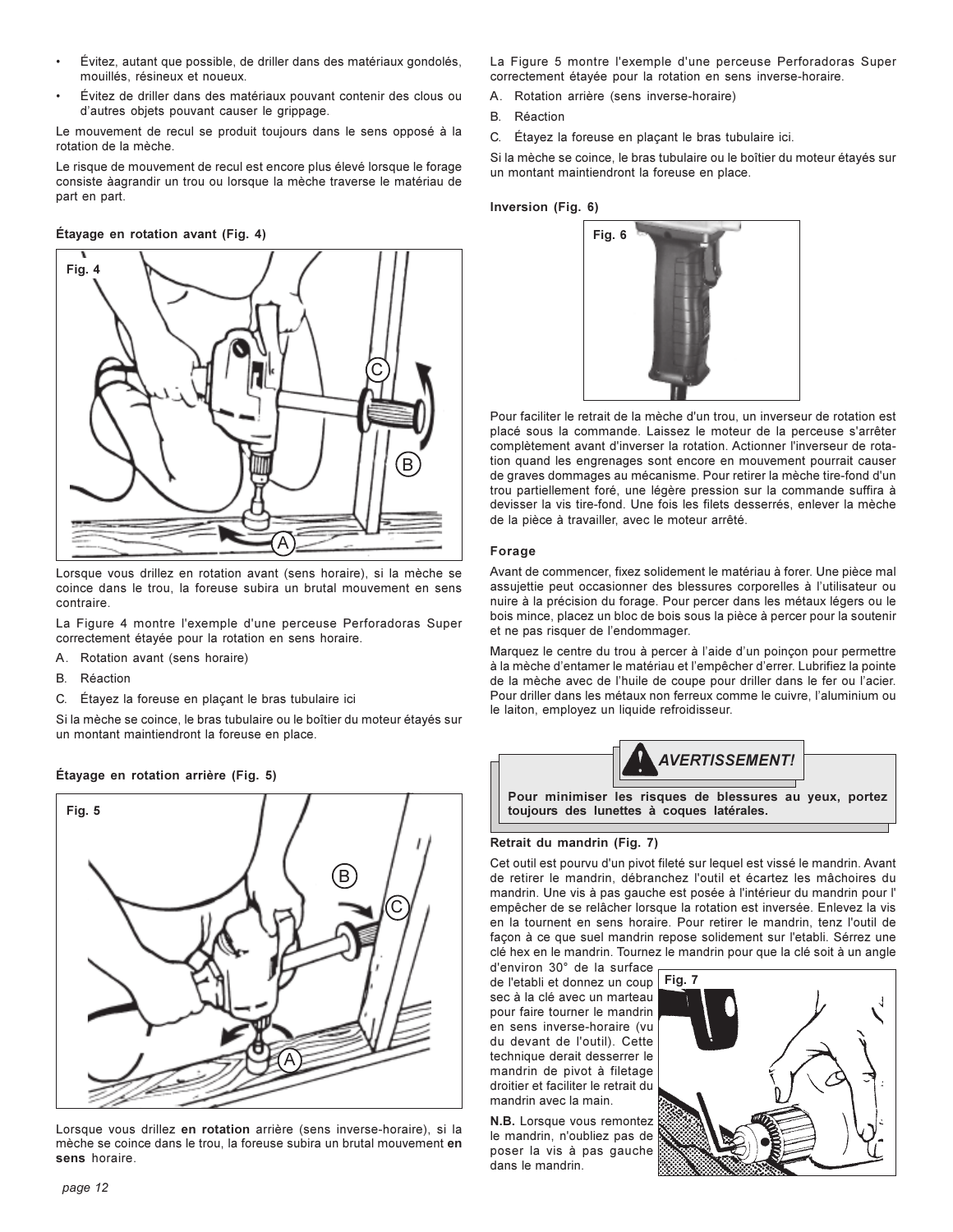#### **MAINTENANCE**



#### Entretien de l'outil

réparations.

Gardez l'outil en bon état en adoptant un programme d'entretien ponctuel. Avant de vous en servir, examinez son état en général. Inspectez-en la garde, interrupteur, cordon et cordon de rallonge pour en déceler les défauts. Vérifiez le serrage des vis, l'alignement et le jeu des pièces mobiles, les vices de montage, bris de pièces et toute autre condition pouvant en rendre le fonctionnement dangereux. Si un bruit ou une vibration insolite survient, arrêtez immédiatement l'outil et faites-le vérifier avant de vous en servir de nouveau. N'utilisez pas un outil défectueux. Fixez-y une étiquette marquée « HORS D'USAGE » jusqu'à ce qu'il soit réparé (voir « Réparations »).

Normalement, il ne sera pas nécessaire de lubrifier l'outil avant que le temps ne soit venu de remplacer les balais. Après une période pouvant aller de 6 mois à un an, selon l'usage, retournez votre outil à un centre de service MILWAUKEE accrédité pour obtenir les services suivants :

- Lubrification
- Inspection et remplacement des balais
- Inspection et nettoyage de la mécanique (engrenages, pivots, coussinets, boîtier etc.)
- Inspection électrique (interrupteur, cordon, induit etc.)
- Vérification du fonctionnement électromécanique



Pour minimiser les risques de blessures, choc électrique et dommage à l'outil, n'immergez jamais l'outil et ne laissez pas de liquide s'y infiltrer.

#### Nettoyage

Débarrassez les évents des débris et de la poussière. Gardez les poignées de l'outil propres, à sec et exemptes d'huile ou de graisse. Le nettoyage de l'outil doit se faire avec un linge humide et un savon doux. Certains nettoyants tels l'essence, la térébenthine, les diluants à laque ou à peinture, les solvants chlorés, l'ammoniaque et les détergents d'usage domestique qui en contiennent pourraient détériorer le plastique et l'isolation des pièces. Ne laissez jamais de solvants inflammables ou combustibles auprès des outils.

#### Réparations

Si votre outil est endommagé, retourne l'outil entier au centre de maintenance le plus proche.

#### **ACCESSOIRES**



Pour minimiser les risques de blessures, débranchez toujours l'outil avant d'y installer ou d'en enlever les accessoires. L'emploi d'accessoires autres que ceux qui sont expressément recommandés pour cet outil peut présenter des risques.

Pour une liste complète des accessoires, prière de se reporter au cataloque MILWAUKEE Electric Tool ou visiter le site internet www.milwaukeetool.com. Pour obtenir un catalogue, il suffit de contacter votre distributeur local ou l'un des centres-service.

#### Graisse Type "J"

No de cat. 49-08-4220

Clé de Mandrin (No de Cat. 1854-1) No de cat. 48-66-3160

Kit Mandrin (No de cat. 2404-1)

No de cat. 49-22-1550

# **GARANTIE LIMITÉE DE L'OUTIL DE CINQ ANS**

Tous les outils MILWAUKEE sont testés avant de quitter l'usine et sont garantis exempts de vice de matériau ou de fabrication. MILWAUKEE réparera ou remplacera (à la discrétion de MILWAUKEE), sans frais, tout outil (y compris les chargeurs de batterie) dont l'examen démontre le caractère défectueux du matériau ou de la fabrication dans les cinq (5) ans suivant la date d'achat. Retourner l'outil et une copie de la facture ou de toute autre preuve d'achat à une branche Entretien usine/Assistance des ventes de l'établissement MILWAUKEE ou à un centre d'entretien agréé par MILWAUKEE, en port payé et assuré. Cette garantie ne couvre pas les dommages causés par les réparations ou les tentatives de réparation par quiconque autre que le personnel agréé par MILWAUKEE, les utilisations abusives, l'usure normale, les carences d'entretien ou les accidents

Les batteries, les lampes de poche et les radios sont garanties pour un (1) an à partir de la date d'achat.

LES SOLUTIONS DE RÉPARATION ET DE REMPLACEMENT DÉCRITES PAR LES PRÉSENTES SONT EXCLUSIVES. MILWAUKEE NE SAURAIT ÊTRE RESPONSABLE. EN AUCUNE CIRCONSTANCE. DES DOMMAGES ACCESSOIRES, SPÉCIAUX OU INDIRECTS, Y COMPRIS LES MANQUES À GAGNER

CETTE GARANTIE EST EXCLUSIVE ET REMPLACE TOUTES LES AUTRES GARANTIES OU CONDITIONS, ÉCRITES OU ORALES, EXPRESSES OU TACITES DE QUALITÉ MARCHANDE OU D'ADAPTATION À UNE UTILISATION OU UNE FIN PARTICULIÈRE.

Cette garantie vous donne des droits particuliers. Vous pouvez aussi bénéficier d'autres droits variant d'un état à un autre et d'une province à une autre. Dans les états qui n'autorisent pas les exclusions de garantie tacite ou la limitation des dommages accessoires ou indirects, les limitations ou exclusions ci-dessus peuvent ne pas s'appliquer. Cette garantie s'applique aux États-Unis, au Canada et au Mexique uniquement.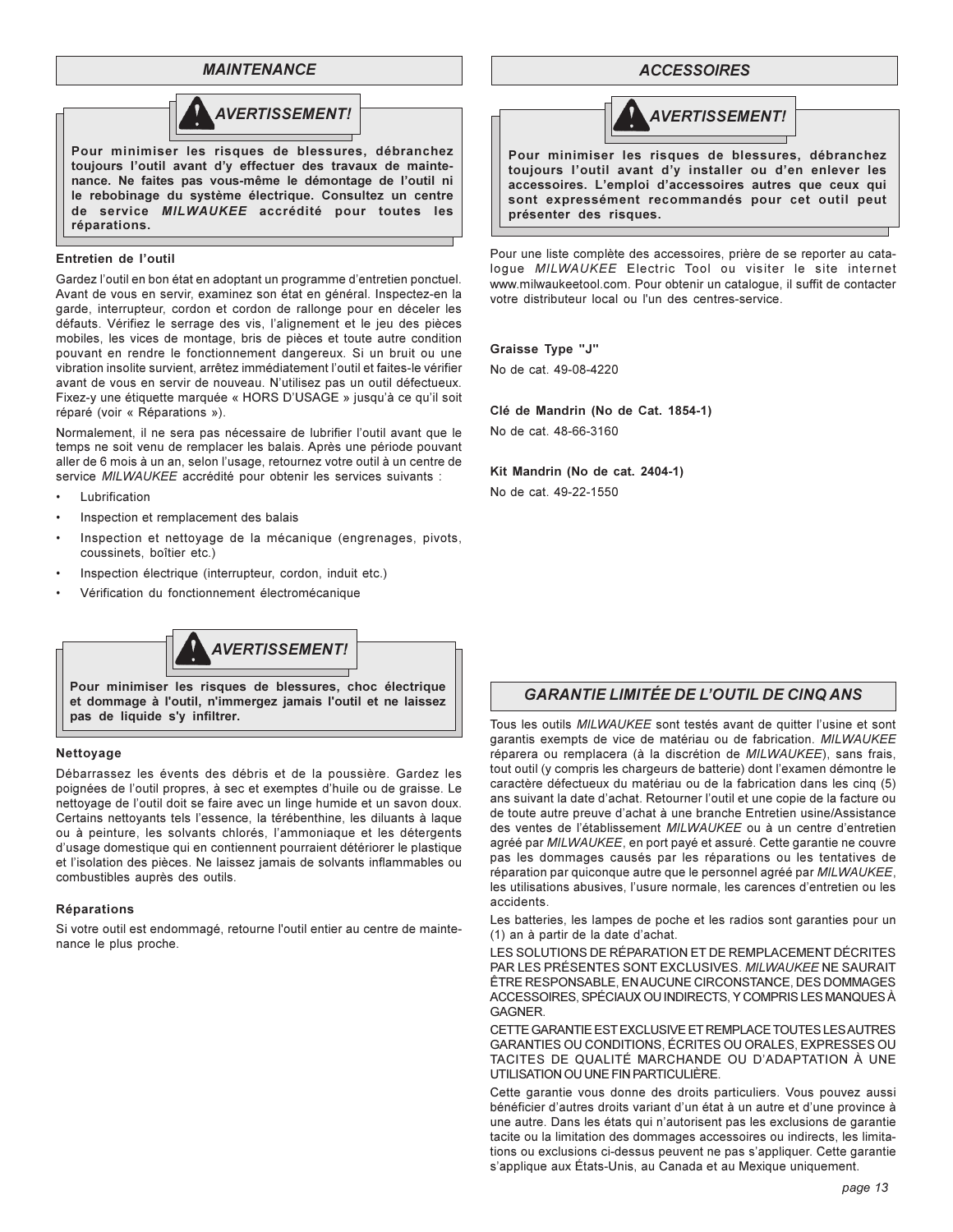# REGLAS DE SEGURIDAD GENERALES PARA HERRAMIENTAS ELÉCTRICAS



#### **LEA TODAS LAS INSTRUCCIONES**

Si no se siguen todas las siguientes instrucciones se puede provocar una descarga eléctrica, un incendio y/o lesiones graves. El término "herramienta eléctrica" en todas las advertencias incluidas más abajo se refiere a su herramienta operada por conexión (cable) a la red eléctrica o por medio de una batería (inalámbrica).

#### **GUA0RDE ESTAS INSTRUCCIONES**

# **SEGURIDAD EN EL ÁREA DE TRABAJO**

- $1.$ Mantenga limpia y bien iluminada el área de trabajo. Las áreas desordenadas u oscuras contribuyen a que se produzcan accidentes
- No utilice herramientas eléctricas en atmósferas explosivas,  $\mathcal{P}$ como en la presencia de líquidos, gases o polvo inflamables. Las herramientas eléctricas crean chispas que pueden incendiar el polvo o las emanaciones.
- Mantenga a los niños y otras personas alejadas mientras  $3<sub>1</sub>$ utiliza una herramienta eléctrica. Las distracciones pueden hacerle perder el control.

# **SEGURIDAD ELÉCTRICA**

- $\overline{4}$ . Los enchufes de las herramientas eléctricas deben ser del mismo tipo que el tomacorrientes. Nunca realice ningún tipo de modificación en el enchufe. No use enchufes adaptadores con herramientas eléctricas con conexión a tierra. Se reducirá el riesgo de descarga eléctrica si no se modifican los enchufes y los tomacorrientes son del mismo tipo.
- 5. Evite el contacto corporal con superficies con conexión a tierra, como tuberías, radiadores, estufas y refrigeradores. El riesgo de descarga eléctrica aumenta si su cuerpo está conectado a tierra.
- 6. No exponga la herramientas eléctricas a la lluvia o a condiciones de humedad. El aqua que entra en una herramienta eléctrica aumenta el riesgo de descarga eléctrica.
- No abuse del cable. Nunca use el cable para transportar la  $7<sub>1</sub>$ herramienta eléctrica, tirar de ella o desenchufarla. Mantenga el cable alejado del calor, los bordes afilados o las piezas en movimiento. Los cables dañados o enmarañados aumentan el riesgo de descarga eléctrica.
- Cuando se utiliza una herramienta eléctrica en el exterior, 8. use una extensión que sea apropiada para uso en el exterior. El uso de un cable apropiado para el exterior reduce el riesgo de descarga eléctrica.

#### **SEGURIDAD PERSONAL**

- Manténgase alerta, ponga cuidado a lo que está haciendo y 9 use el sentido común cuando utilice una herramienta eléctrica. No use una herramienta eléctrica cuando está cansado o bajo la influencia de drogas, alcohol o medicinas. Despistarse un minuto cuando se utiliza una herramienta eléctrica puede tener como resultado lesiones personales graves.
- 10. Use equipo de seguridad. Lleve siempre protección ocular. Llevar equipo de seguridad apropiado para la situación, como una máscara antipolvo, zapatos de seguridad antideslizantes casco o protección auditiva, reducirá las lesiones personales.
- 11. Evite los arranques accidentales. Asegúrese de que el interruptor esté en la posición de apagado antes de enchufar la herramienta. Mover herramientas con el dedo en el interruptor o enchufar herramientas con el interruptor en la posición de encendido contribuye a que se produzcan accidentes.
- 12. Quite todas las llaves de ajuste antes de encender la herramienta. Una llave que esté acoplada a una pieza giratoria de la herramienta puede provocar lesiones personales.
- 13. No se estire demasiado. Mantenga los pies bien asentados y el equilibrio en todo momento. Esto permite tener mejor control de la herramienta eléctrica en situaciones inesperadas.
- 14. Vístase de manera apropiada. No lleve ropa suelta ni joyas. Mantenga el cabello, la ropa y los guantes lejos de la piezas en movimiento. La ropa floja, las joyas o el cabello largo pueden quedar atrapados en las piezas en movimiento.
- 15. Si se proporcionan dispositivos para la conexión de sistemas de recolección y extracción de polvo, asegúrese de que estén conectados y se usen apropiadamente. El uso de estos dispositivos puede reducir los peligros relacionados con el polvo.

#### **USO Y CUIDADO DE LAS HERRAMIENTAS ELÉCTRICAS**

- 16. No fuerce la herramienta eléctrica. Use la herramienta eléctrica correcta para la aplicación. La herramienta eléctrica correcta funcionará mejor y de manera más segura a la velocidad para la que se diseñó.
- 17. No use la herramienta eléctrica si el interruptor no la enciende ni la apaga. Cualquier herramienta eléctrica que no se pueda controlar con el interruptor es peligrosa y se debe reparar.
- 18. Desconecte el enchufe de la toma de alimentación y/o la batería de la herramienta eléctrica antes de realizar cualquier ajuste, cambiar accesorios o almacenar las herramientas eléctricas. Dichas medidas preventivas de seguridad reducen el riesgo de que la herramienta se prenda accidentalmente.
- 19. Almacene las herramientas eléctricas fuera del alcance de los niños y no permita que personas no familiarizadas con ellas o estas instrucciones las utilicen. Las herramientas eléctricas son peligrosas en las manos de usuarios no capacitados.
- 20. Mantenimiento de las herramientas eléctricas. Revise que no haya piezas móviles que estén desalineadas o que se atasquen, piezas rotas ni ninguna otra condición que pueda afectar el funcionamiento de la herramienta eléctrica. Si se encuentran daños, haga que le reparen la herramienta antes de usarla. Las herramientas mal mantenidas son la causa de muchos accidentes.
- 21. Mantenga las herramientas de corte limpias y afiladas. Es menos probable que se atasquen las herramientas de corte con filos afilados que se mantienen de manera apropiada y también son más fáciles de controlar.
- 22. Use la herramienta eléctrica, los accesorios y las brocas, etc. siguiendo estas instrucciones y de la manera para la que dicha herramienta eléctrica en particular fue diseñada, teniendo en cuenta las condiciones de trabajo y la tarea que se va a realizar. El uso de la herramienta eléctrica para operaciones diferentes de aquellas para las que se diseño podría resultar en una situación peligrosa.

#### **MANTENIMIENTO**

23. Haga que un técnico calificado realice el mantenimiento de la herramienta eléctrica utilizando solamente piezas de repuesto idénticas. Esto asegurará que se mantiene la seguridad de la herramienta eléctrica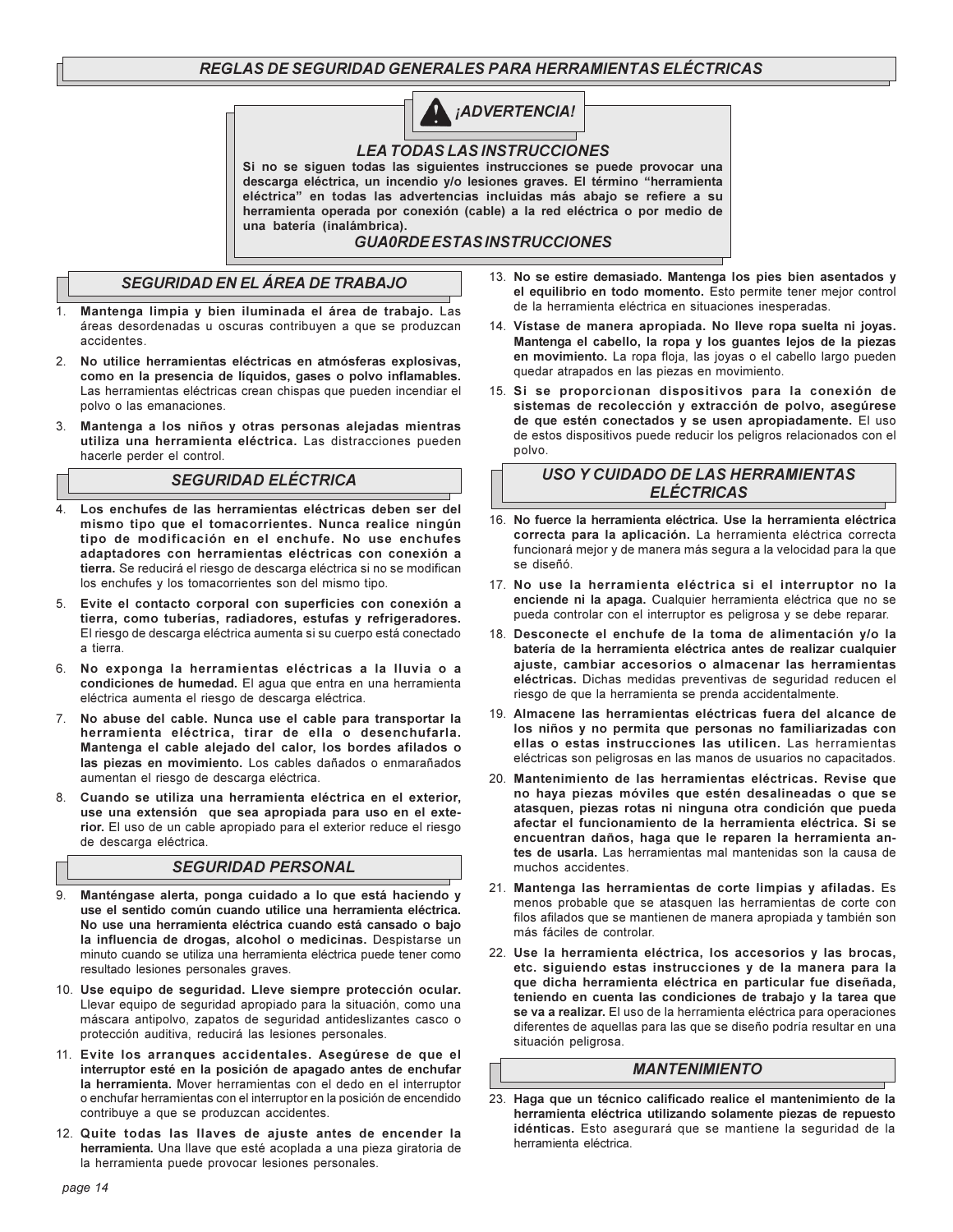# REGLAS ESPECIFICAS DE SEGURIDAD

- Use los asideros auxiliares que se suministran con la herramienta. La pérdida de control puede provocar lesiones personales.  $1.$
- Lleve protectores auditivos cuando use la broca de impacto. La exposición a ruido puede producir la pérdida de la audición.  $2.$
- $\mathcal{E}$ Agarre la herramienta por los asideros aislados cuando realice una operación en la que la herramienta de corte pueda entrar en contacto con cables ocultos o con su propio cable. El contacto con un cable "con corriente" hará que las partes de metal expuesto de la herramienta pasen la corriente y produzcan una descarga al operador.
- Guarde las etiquetas y placas de especificaciones. Estas tienen información importante. Si son ilegibles o si no se pueden encontrar,  $\overline{4}$ póngase en contacto con un centro de servicio de MILWAUKEE para una refacción gratis.
- 5. ¡ADVERTENCIA! Algunas partículas de polvo resultantes del lijado mecánico, aserrado, esmerilado, taladrado y otras actividades relacionadas a la construcción, contienen sustancias químicas que se saben ocasionan cáncer, defectos congénitos u otros daños al aparato reproductivo. A continuación se citan algunos ejemplos de tales sustancias químicas:
	- plomo proveniente de pinturas con base de plomo
	- sílice cristalino proveniente de ladrillos, cemento y otros productos de albañilería y
	- arsénico y cromo provenientes de madera químicamente tratada.

El riesgo que usted sufre debido a la exposición varía dependiendo de la frecuencia con la que usted realiza estas tareas. Para reducir la exposición a estas sustancias químicas: trabaje en un área bien ventilada, y utilice equipo de seguridad aprobado como, por ejemplo, máscaras contra el polvo que hayan sido específicamente diseñadas para filtrar partículas microscópicas.

| Simbología                   |                                                 |    |  |  |  |  |
|------------------------------|-------------------------------------------------|----|--|--|--|--|
|                              | Underwriters<br>Laboratories, Inc.              |    |  |  |  |  |
|                              | Canadian Standards<br>Association               |    |  |  |  |  |
|                              | Marca mejicana de la<br>aprobación              | 18 |  |  |  |  |
|                              | Volts de corriente<br>alterna/corriente directa | 24 |  |  |  |  |
| $n_0$ xxxxmin. <sup>-1</sup> | Revoluciones por<br>minuto sin carga (rpm)      |    |  |  |  |  |
|                              | Amperios                                        |    |  |  |  |  |

| <b>Especificaciones</b>               |                |            |                                |                             |                                      |                                 |                               |                            |                                   |  |  |
|---------------------------------------|----------------|------------|--------------------------------|-----------------------------|--------------------------------------|---------------------------------|-------------------------------|----------------------------|-----------------------------------|--|--|
| <b>Madera</b><br>Herramienta<br>Acero |                |            |                                |                             |                                      |                                 |                               |                            | Concreto                          |  |  |
| Cat<br>No.                            | Volts<br>ca/cd | <b>RPM</b> | <b>Brocas</b><br>Planas        | Brocas                      | <b>Brocas</b><br>Sierras Ide Husillo | Brocas del<br>Husillo<br>Largas | Brocas Auto<br>Alimentadoras  | <b>Brocas</b><br>acero     | Brocas con<br>punta de<br>carburo |  |  |
| 1854-1                                | 120            | 350        | 38 <sub>mm</sub>               | $152 \,\mathrm{mm}$         | 38 <sub>mm</sub>                     | 38 <sub>mm</sub>                | $118 \text{mm}$               | 19mm                       | 38mm                              |  |  |
| 2404-1*                               | 120            | 250        | $(1-1/2")$<br>38 <sub>mm</sub> | (6")<br>$152 \,\mathrm{mm}$ | $(1-1/2")$<br>38 <sub>mm</sub>       | $(1-1/2")$<br>38 <sub>mm</sub>  | $(4-5/8")$<br>$118 \text{mm}$ | (3/4")<br>19 <sub>mm</sub> | $(1-1/2")$<br>38 <sub>mm</sub>    |  |  |
|                                       |                |            | $(1-1/2")$                     | (6")                        | $(1-1/2")$                           | $(1-1/2")$                      | $(4-5/8")$                    | $(1 - 1/4")$               | $(1-1/2")$                        |  |  |

\* Para adaptar un mandril de una capacidad de 19 mm (3/4") a una perforadora 2404-1 con un manquito de cono Morse interno No 3, especifique el juego de mandril Cat. No. 49-22-1550. El juego consta de un mandril Cat. No. 48-66-2000 y un eje Cat. No. 48-07-0100.

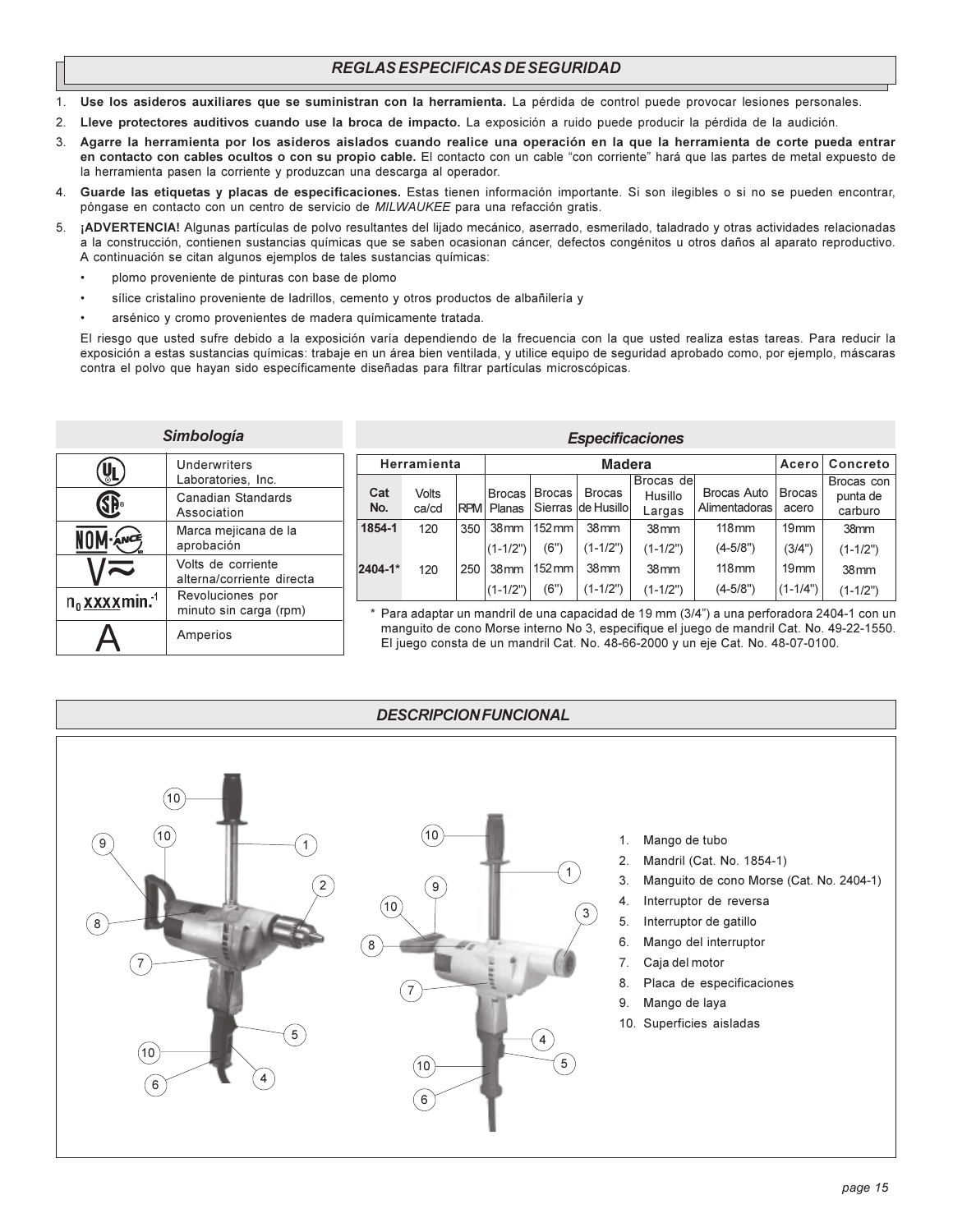**TIERRA** 



Puede haber riesgo de descarga eléctrica si se conecta el cable de conexión de puesta a tierra incorrectamente. Consulte con un electricista certificado si tiene dudas respecto a la conexión de puesta a tierra del tomacorriente. No modifique el enchufe que se proporciona con la herramienta. Nunca retire la clavija de conexión de puesta a tierra del enchufe. No use la herramienta si el cable o el enchufe está dañado. Si está dañado antes de usarlo, llévelo a un centro de servicio MILWAUKEE para que lo reparen. Si el enchufe no se acopla al tomacorriente, haga que un electricista certificado instale un tomacorriente adecuado.

#### Herramientas con conexión a tierra: Herramientas con enchufes de tres clavijas

Las herramientas marcadas con la frase "Se requiere conexión de puesta a tierra" tienen un cable de tres hilo y enchufes de conexión de puesta a tierra de tres clavijas. El enchufe debe conectarse a un tomacorriente debidamente conectado a tierra (véase la Figura A). Si la herramienta se funcionara averiara  $\Omega$ no



correctamente, la conexión de puesta a tierra proporciona un trayecto de baja resistencia para desviar la corriente eléctrica de la trayectoria del usuario, reduciendo de este modo el riesgo de descarga eléctrica.

La clavija de conexión de puesta a tierra en el enchufe está conectada al sistema de conexión de puesta a tierra de la herramienta a través del hilo verde dentro del cable. El hilo verde debe ser el único hilo conectado al sistema de conexión de puesta a tierra de la herramienta y nunca se debe unir a una terminal energizada.

Su herramienta debe estar enchufada en un tomacorriente apropiado. correctamente instalado y conectado a tierra según todos los códigos y reglamentos. El enchufe y el tomacorriente deben asemejarse a los de la Figura A.

#### Herramientas con doble aislamiento: Herramientas con clavijas de dos patas

Las herramientas marcadas con "Doble aislamiento" no requieren conectarse "a tierra". Estas herramientas tienen un sistema aislante que satisface los estándares de OSHA y llena los estándares aplicables de UL (Underwriters Laboratories, Inc.), de la Asociación Canadiense de Estándares (CSA) y el Código Nacional de Electricidad. Las herramientas con doble aislamiento pueden ser usadas en cualquiera de los toma corriente de 120 Volt mostrados en las Figuras B y C.



# **EXTENSIÓNES ELÉCTRICAS**

Las herramientas que deben conectarse a tierra cuentan con clavijas de tres patas y requieren que las extensiones que se utilicen con ellas sean también de tres cables. Las herramientas con doble aislamiento y clavijas de dos patas pueden utilizarse indistintamente con extensiones de dos a tres cables. El calibre de la extensión depende de la distancia que exista entre la toma de la corriente y el sitio donde se utilice la herramienta. El uso de extensiones inadecuadas puede causar serias caídas en el voltaje, resultando en pérdida de potencia y posible daño a la herramienta. La tabla que aquí se ilustra sirve de quía para la adecuada selección de la extensión

Mientras menor sea el número del calibre del cable, mayor será la capacidad del mismo. Por ejemplo, un cable calibre 14 puede transportar una corriente mayor que un cable calibre 16. Cuando use mas de una extensión para lograr el largo deseado, asegúrese que cada una tenga al menos, el mínimo tamaño de cable requerido. Si está usando un cable de extensión para mas de una herramienta, sume los amperes de las varias placas y use la suma para determinar el tamaño mínimo del cable de extensión.

#### Guías para el uso de cables de extensión

- Si está usando un cable de extensión en sitios al aire libre, asegúrese que está marcado con el sufijo "W-A" ("W" en Canadá) el cual indica que puede ser usado al aire libre.
- Asegúrese que su cable de extensión está correctamente cableado y en buenas condiciones eléctricas. Cambie siempre una extensión dañada o hágala reparar por una persona calificada antes de volver a usarla.
- Proteja su extensión eléctrica de objetos cortantes, calor excesivo o areas mojadas.

| Amperios                    | Largo de cable de Extensión en (m) |          |          |                          |      |      |  |  |
|-----------------------------|------------------------------------|----------|----------|--------------------------|------|------|--|--|
| (En la placa)               |                                    |          |          | 7,6   15,2   22,8   30,4 | 45,7 | 60.9 |  |  |
| $0 - 5.0$                   | 16                                 | 16       | 16       | 14                       | 12   | 12   |  |  |
| $5.1 - 8.0$<br>$8.1 - 12.0$ | 16<br>14                           | 16<br>14 | 14<br>12 | 12<br>10                 | 10   |      |  |  |
| $12.1 - 15.0$               | $12 \overline{ }$                  | 12       | 10       | 10                       |      |      |  |  |
| $15.1 - 20.0$               | 10                                 | 10       | 10       |                          |      |      |  |  |

#### Calibre mínimo recomendado para cables de extensiónes eléctricas\*

\* Basado en limitar la caída en el voltaje a 5 volts al 150% de los amperios.

## **LEAY GUARDE TODAS LAS INSTRUCCIONES PARA FUTURAS REFERANCIAS.**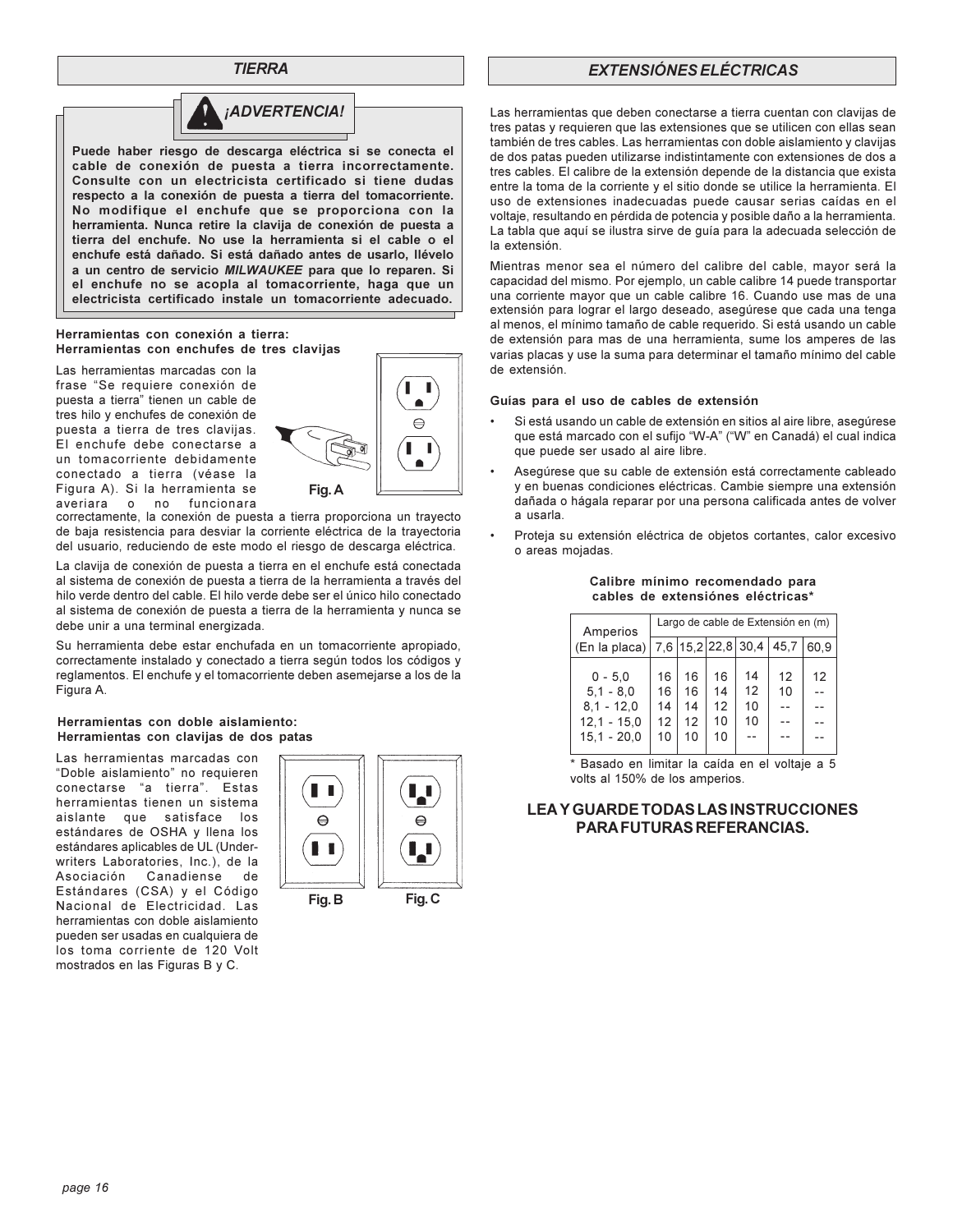# **ENSAMBAJE DE LA HERRAMIENTA**



Para reducir el riesgo de lesiones, desconecte siempre la herramienta antes de fijar o retirar accesorios, o antes de ajustes. Utilice sólo los accesorios efectuar específicamente recomendados. El uso de otros accesorios puede ser peligroso.

Instalación de las Brocas (Fig.1)



- 1. Desconecte la herramienta.
- 2. Abra las uñas del broquero lo suficiente para insertar la broca. Asegúrese que el zanco de la misma y las uñas del broquero están limpios, ya que si hay partículas de suciedad, estas pueden evitar que la broca quede alineada correctamente.
- 3. Inserte la broca dentro del broquero. Centre la broca en las uñas del broquero y levántela aproximadamente 2 mm (1/16") por sobre el fondo del broquero. Luego apriete las uñas a mano para alinear la broca.
- Apriete con la llave cada uno de los tres agujeros del mandril, en 4. sentido de un reloj. Apriete firmemente.
- 5. Para quitar la punta, inserte la llave del broquero en uno de los agujeros del mismo y gírela en sentido opuesto a un reloj.

#### Cómo instalar las brocas en los manguitos de cono Morse (Fig. 2)



Un manquito de cono Morse No 3 está proporcionado como equipo estándar en las Perforadoras Super de Cat. No. 2404-1. Antes de insertar la broca, asegúrese que su cono corresponde con el cono del manguito. Para insertar la broca, simplemente empuje la varilla de la broca firmemente en el manguito. Esto es toda lo que debe hacer para colocar la broca correctamente en su sitio para perforar. Siempre mantenga las varillas cónicas limpias, libres de muescas y cubiertas con una pelicula de aceite.

Para retirar la broca desde el manguito, destornille el anillo moleteado del manguito cónico y saque la broca y el manguito. Una vez que hayan sido retirados, se puede retirar la broca dándola golpecitos con un mazo de metal dúctil. Vuelva a poner el manguito y el anillo moleteado.

#### Selección de brocas

- Use brocas afiladas. Es menos probable que las brocas afilidas se atasquen cuando se taladra.
- Use la broca apropiada para el trabajo. Hay muchos tipos de brocas diseñadas para propósitos específicos. Verifique la información en el paquete de la broca para obtener el uso apropiado.
- El usar las brocas más grandes a velocidades altas aumentará la posibilidad del atasco de la broca y aumentará la posibilidad de una reacción (véase "Especificaciones").

#### Mango de tubo

Atornille el mango de tubo en el agujero roscado en la carcasa del motor.

**OPERACION** 



Para reducir el riesgo de lesiones, use siempre lentes de seguridad o anteojos con protectores laterales. Desconecte la herramienta antes de cambiar algún accesorio o de hacerle algún ajuste.



Para reducir el riesgo de daños personales cuando perfore, siempre agarre la herramienta por las superficies aisladas cuando realiza una operación donde la herramienta cortadora puede contactar alambres que no se pueden ver o su propio cordón. Contactar un alambre con corriente hará que las partes metálicas expuestas de la herramienta tenga un corriente y dará una descarga al operador.



Al perforar, siempre apoye la perforadora contra un objeto sólido y fijo (como por ejemplo una espiga) para estar preparado para una reacción repentina.

Cuando perfore utilizando, nunca utilice su cuerpo para apoyar la perforadora.

Nunca ponga las manos (o otras partes del cuerpo) entre la parte de la perforadora que se está apoyando y el objeto que la apoya. Las manos (o otras partes del cuerpo) puedan ser apretadas, aplastadas o rotas.

Atasco de las brocas (Fig. 3)



Si la broca se atora, la perforadora reaccionará de repente en el sentido opuesto de la rotación de la broca. La figura 3 muestra la trayectoria de esta reacción, (B) si la broca se atora mientras se está perforando hacia adelante (A). El operador debe reducir la posibilidad de una reacción de repente siguiendo las instrucciones a continuación.

El operador también debe prepararse para una reacción de repente manteniendo fijo utilizando el mango de tubo o apoyándose contra un objeto fijo y sólido.

#### Para reducir la posibilidad del atasco de una broca:

- Use brocas afiladas. Es menos probable que las brocas afilidas se atasquen cuando se taladra.
- Use la broca apropiada para el trabajo. Hay muchos tipos de brocas diseñadas para propósitos específicos.
- Evite taladrar materiales alabeadas, mojadas, nudosas o alquitranadas.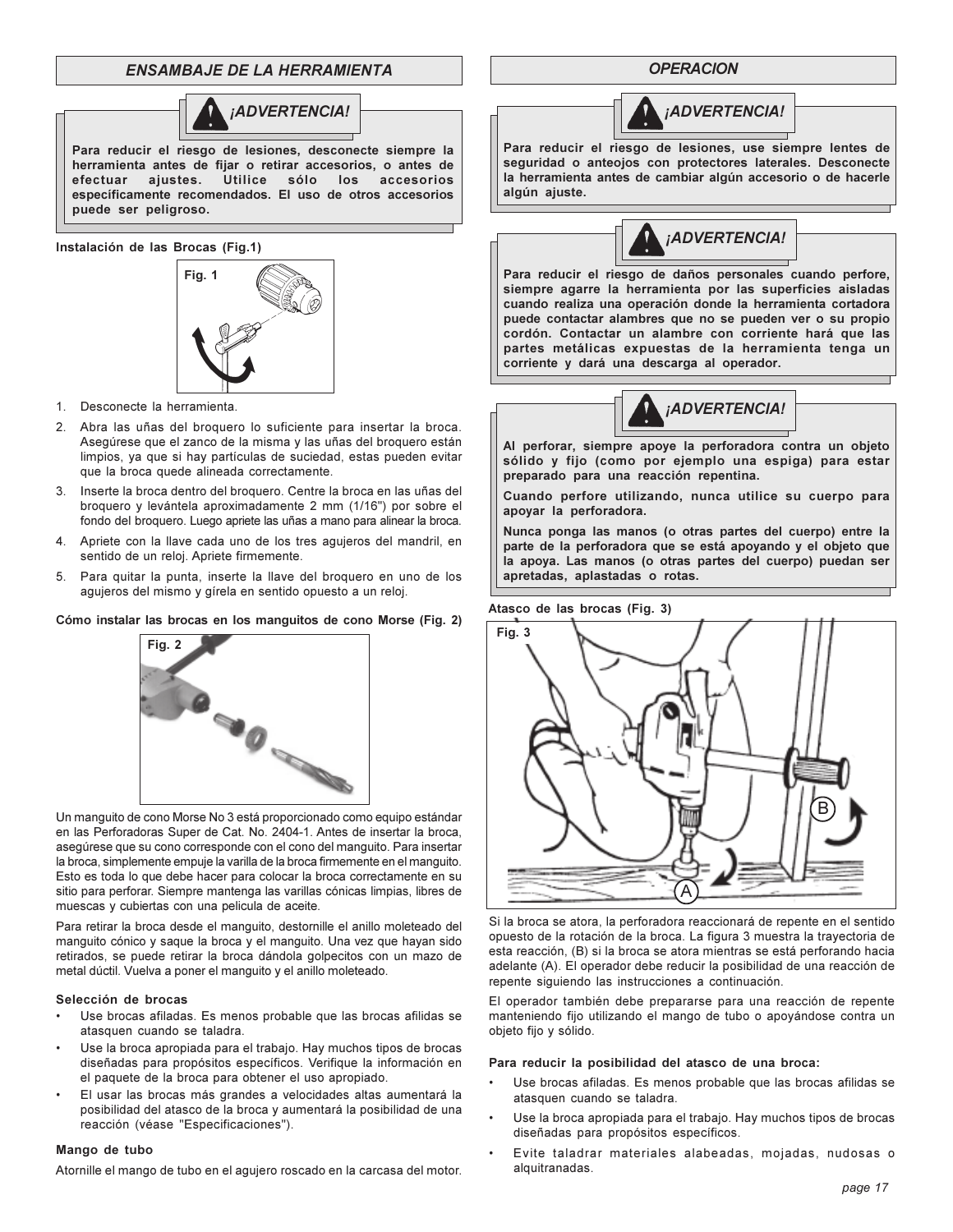Evite taladrar materiales que sospecha que contienen clavos escondidos u otras cosas que pueden causar que la broca se atasquen

La dirección de la reacción siempre es la dirección opuesta de la dirección de la rotación de la broca.

Es aún más probable que la reacción ocurra cuando se hace que algunas perforaciones que ya existen sean más grandes. Generalmente ocurre en el momento cuando la broca se rompe por el otro lado de la material.

#### Apoyo para rotaciones hacia adelante (Fig. 4)



Cuando se taladra hacia adelante, la broca se rotará en el sentido de las agujas del reloj. Si la broca se atasca en la perforación, la broca se parará de repente y el taladro se reaccionará de repente en el sentido contrario de las agujas del reloj.

La figura 4 muestra un ejemplo de una Perforadora Super apoyada correctamente para una rotación hacia adelante.

- A. Rotación hacia adelante (el sentido de las agujas del reloj)
- <sub>R</sub> Reacción
- C Taladro apoyado con el mango de tubo aquí

Si la broca se sujeta, el mango de tubo o la carcasa del motor apoyados contra la espiga mantendrán el taladro en su posición.

#### Apoyo para rotaciones en marcha atrás (Fig. 5)



Cuando se taladra en marcha atrás, la broca se rotará en el sentido contrario de las agujas del reloj. Si la broca se sujeta en la perforación, la broca se parará de repente y el taladro se reaccionará de repente en el sentido de las agujas del reloj.

La figura 5 muestra un ejemplo de una Perforadora Super apoyada correctamente para una rotación hacia atrás.

- Rotación en marcha atrás (el sentido contrario de las agujas del Α. reloi)
- <sub>B</sub> Reacción
- $\mathsf{C}$ Taladro apoyado con el mango de tubo aquí

Si la broca se atasca, el mango de tubo o la cascara del motor apoyados contra la espiga mantendrán el taladro en su posición.



Un interruptor para una rotación inversa está ubicado debajo del gatillo para sacar las brocas desde los agujeros. Permite que el motor se detenga completamente antes de utilizar esta interruptor. Dar marcha atrás cuando los engranajes estén en movimiento pueda resultar en daño grave a la herramienta. Cuando retire las brocas de avance automático desde los agujeros parcialmente perforados, apretar el gatillo ligeramente soltará el tornillo roscado. Cuando las roscas estén flojas, levante la broca desde el material después de que el motor se detenga.

#### Procedimiento de Taladrado

Antes de taladrar, sujete firmemente el material. Un material que no esté bien sujeto puede generar lesiones personales o un pobre taladrado. Cuando taladre en metales delgados o madera, use un bloque de madera como respaldo del material y asi prevenir dañarlo.

Marque, con un punzón, el centro de una perforación que será realizada, con el objeto de darle un inicio a la broca y evitar que se patine. Lubrique la broca con aceite para cortes cuando taladre acero o hierro. Use un enfriador cuando taladre metales no ferrosos tales como cobre, bronce y aluminio.



#### Como quitar el mandril (Fig. 5)

Estos taladros están equipados con una flecha roscada para sujetar el mandril. Antes de proceder a quitarlo, desconecte la unidad y abra las uñas del mandril. Dentro del mandril encontrará un tornillo con rosca izquierda que evita que el mandril se afloje cuando se opera la unidad en sentido de reversa. Quite el tornillo, aflojándolo en sentido de las manecillas de un reloj. Para quitar el mandril, sujete el taladro de forma que un lado del broquero descanse firme y plano sobre una superficie sólida de una banco de trabajo. Aprete una llave hex en la mandril. Gire al mandril de forma que la llave quede en un ángulo de aproximadamente 30° con relación a la base del

banco. Golpee firmemente la llave con un martillo para que el mandril gire en una dirección opuesta a la de un reloj (viéndolo desde el frente de la herramienta). De esta forma se deberá aflojar el mandril de la flecha, ya que esta es de cuerda derecha, y permitiendo ahora retirar el mandril con la mano.

NOTA: Cuanda cambie el mandril, cambie siempre el tornillo de cuerda izquierda que va dentro del mandril.

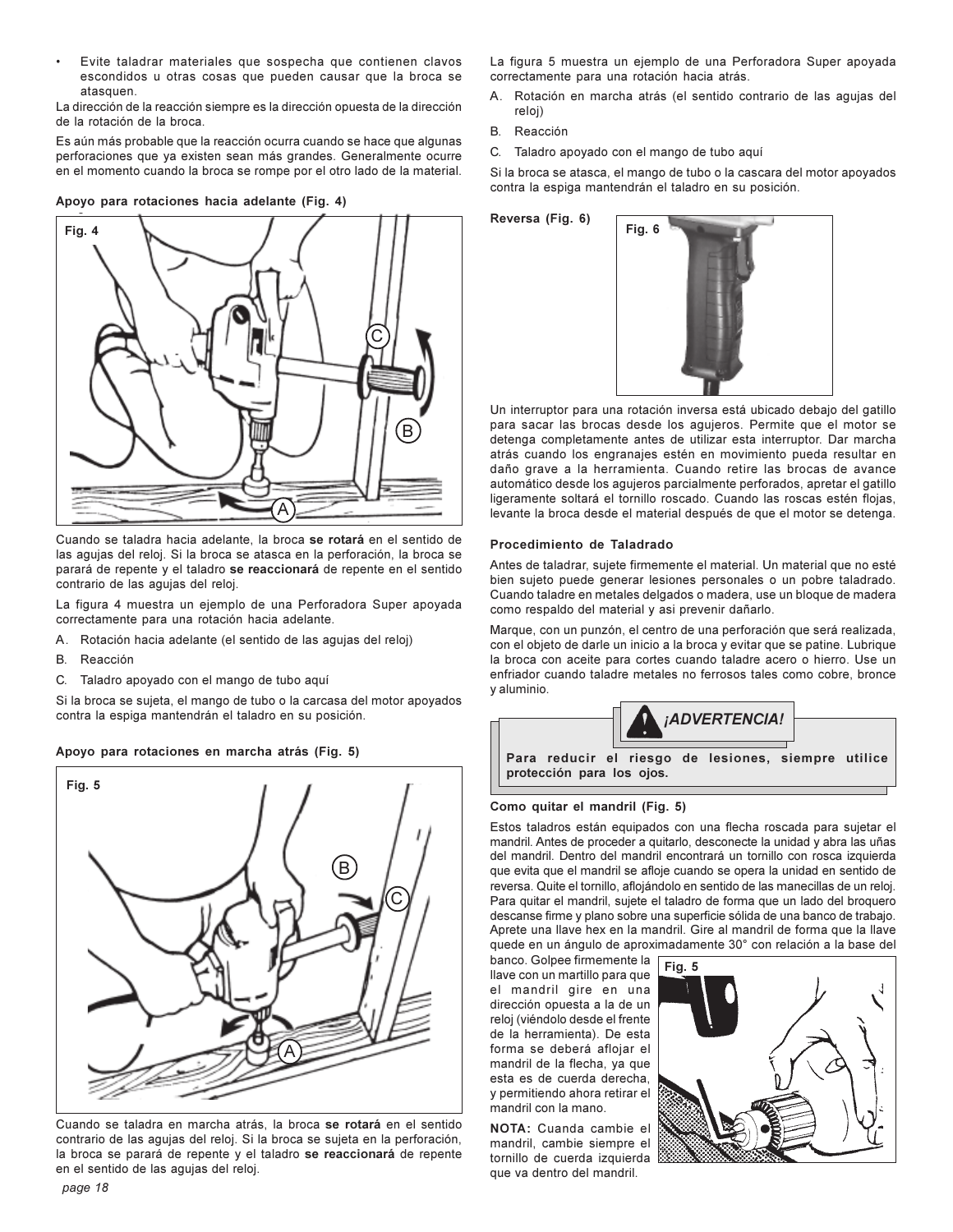## **MANTENIMIENTO**



desarme la herramienta ni trate de hacer modificaciones en el sistema eléctrico de la misma. Acuda siempre a un Centro de Servicio MILWAUKEE para TODAS las reparaciones.

#### Mantenimiento de las herramientas

Adopte un programa regular de mantenimiento y mantenga su herramienta en buenas condiciones. Antes de usarla, examine las condiciones generales de la misma. Inspeccione guardas, interruptores, el cable de la herramienta y el cable de extensión. Busque tornillos sueltos o flojos, defectos de alineación y dobleces en partes móviles, así como montajes inadecuados, partes rotas y cualquier otra condición que pueda afectar una operación segura. Si detecta ruidos o vibraciones anormales, apaque la herramienta de inmediato y corrija el problema antes de volver a usarla. No utilice una herramienta dañada. Colóquele una etiqueta que diga "NO DEBE USARSE" hasta que sea reparada (vea "Reparaciones").

Bajo condiciones normales, no se requiere lubricación hasta que haya que cambiar los carbones. Después de 6 meses a un año, dependiendo del uso dado, envíe su herramienta al Centro de Servicio MILWAUKEE más cercano para que le hagan:

- Lubricación
- Inspección y cambio de carbones
- Inspección mecánica y limpieza (engranes, flechas, baleros, carcarza, etc.)
- Inspección eléctrica (interruptor, cable, armadura, etc.)
- Probarla para asegurar una operación mecánica y eléctrica adecuada.



#### Limpieza

Limpie el polvo y suciedad de las ventilas. Mantenga las empuñaduras de la herramienta limpias, secas y libres de aceite y grasa. Use sólo jabón neutro y un trapo húmedo para limpiar su herramienta ya que algunas substancias y disolventes limpiadores pueden ocasionar daños a materiales plásticos y partes aislantes. Algunos de estos incluyen: gasolina, trementina, diluyente para barniz, diluyente para pintura, disolventes limpiadores clorados, amoníaco, y detergentes caseros que contengan amoníaco.

#### Reparaciones

Si su instrumento se daña, vuelva el instrumento entero al más cercano centro de reparaciones.

#### **ACCESORIOS**



Para reducir el riesgo de lesiones, desconecté siempre su herramienta antes de colocar o retirar un accesorio. Use solo accesorios recomendados específicamente. Otros puenden peligrosos.

Para una lista completa de accessorios, refiérase a su catálogo MILWAUKEE Electric Tool o visite nuestro sitio en Internet: www.milwaukeetool.com. Para obtener un catálogo, contacte su distribuidor local o uno de los centros.

Graso Tipo "J" Cat. No. 49-08-4220

#### Llave Del Broquero (1854-1)

Cat No. 48-66-3160

El Juego De Mandril (Cat. No. 2404-1) Cat. No. 49-22-1550

# **GARANTÍA LIMITADA DE CINCO AÑOS**

Todas las herramientas MILWAUKEE se prueban antes de abandonar la fábrica y se garantiza que no presentan defectos ni en el material ni de mano de obra. En el plazo de cinco (5) años a partir de la fecha de compra MILWAUKEE reparará o reemplazará (a discreción de MILWAUKEE), sin cargo alguno, cualquier herramienta (cargadores de baterías inclusive) cuyo examen determine que presenta defectos de material o de mano de obra. Devuelva la herramienta, con gastos de envío prepagados y asegurada, y una copia de la factura de compra, u otro tipo de comprobante de compra, a una sucursal de reparaciones/ ventas de la fábrica MILWAUKEE o a un centro de reparaciones autorizado por MILWAUKEE. Esta garantía no cubre los daños ocasionados por reparaciones o intentos de reparación por parte de personal no autorizado por MILWAUKEE, abuso, desgaste y deterioro normal, falta de mantenimiento o accidentes.

Las baterías, linternas y radios tienen una garantía de un (1) año a partir de la fecha de compra.

LOS DERECHOS A REPARACIÓN Y REEMPLAZO DESCRITOS EN EL PRESENTE DOCUMENTO SON EXCLUSIVOS. MILWAUKEE NO SERÁ EN NINGÚN CASO RESPONSABLE DE DAÑOS INCIDENTALES, ESPECIALES O CONSECUENTES, INCLUYENDO LA PÉRDIDA DE GANANCIAS.

ESTA GARANTÍA ES EXCLUSIVA Y SUSTITUYE A TODA OTRA GARANTÍA, O CONDICIONES, ESCRITAS U ORALES, EXPRESAS O IMPLÍCITAS DE COMERCIALIZACIÓN O IDONEIDAD PARA UN USO O FIN DETERMINADO.

Esta garantía le proporciona derechos legales específicos. Es posible que usted tenga otros derechos que varían de estado a estado y de provincia a provincia. En aquellos estados que no permiten la exclusión de garantías implícitas o la limitación de daños incidentales o consecuentes, las limitaciones anteriores pueden que no apliquen. Esta garantía es válida solamente en los Estados Unidos, Canadá y México.